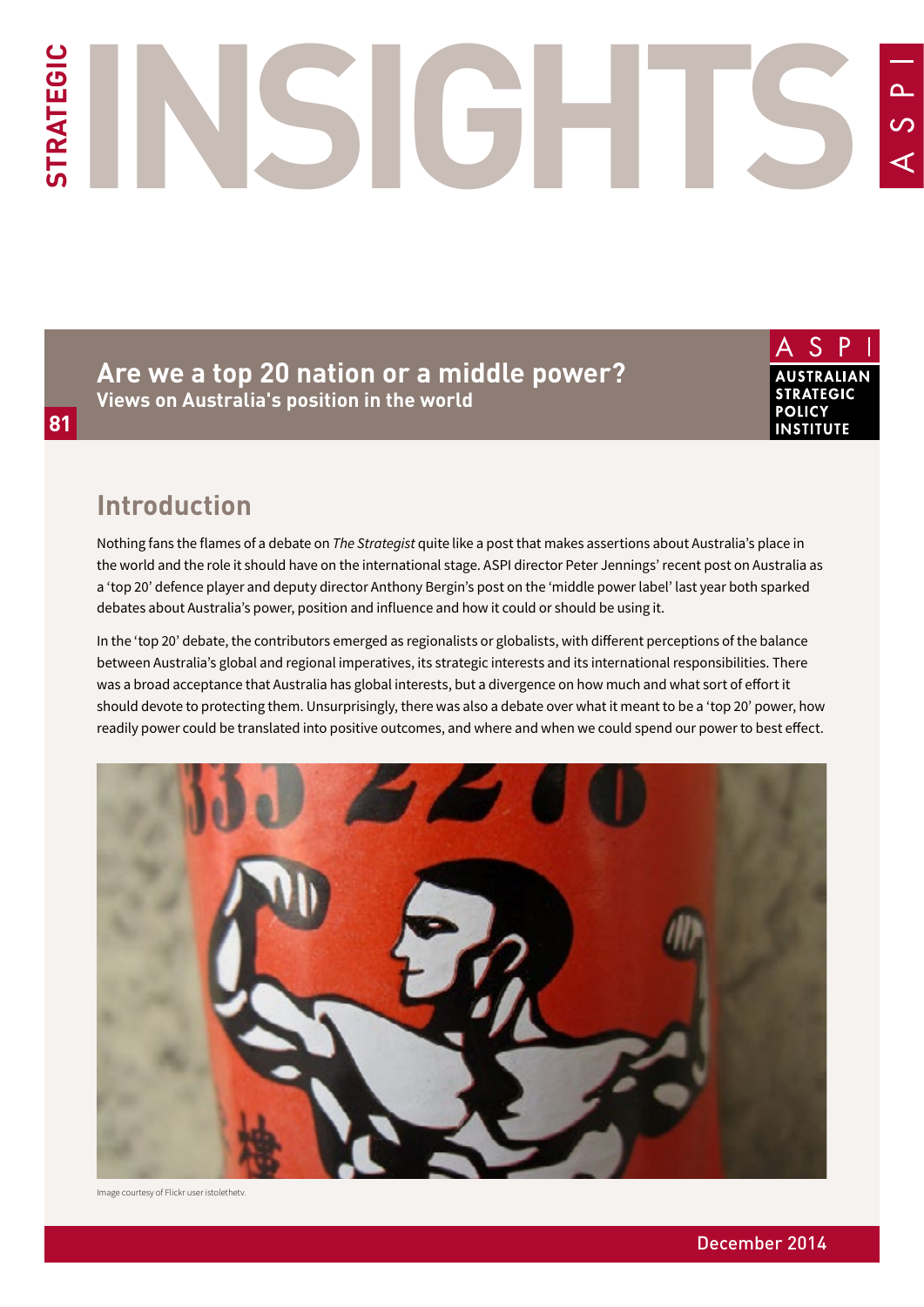In the 'middle power' debate, the discussion revolved around the meaning and utility of the term itself, and whether Australia should embrace or reject it as a label. Much like the 'top 20' debate however, the argument came down to Australia's strategic interests, its influence, and its international role and responsibilities.

We present both debates here together in the hope that they'll provoke further discussion in the defence, national security and foreign policy community about Australia's place and role in the world and how that informs its strategic policy.

# **Australia as a top 20 power debate**

# <span id="page-1-0"></span>**Being a top 20 defence player**

### **Peter Jennings**

The Australian Institute of International Affairs ran a high-quality conference in Canberra yesterday around the theme of 'Foreign Policy for a Top 20 Nation'. It's an intriguing theme, obviously informed by the G20 leaders' meeting commencing soon in Brisbane. I participated in a panel on strengthening Australia's security. My starting point was to suggest that there's a surprising gap between the reality of our top 20 status and how we think of Australia's security role in the world.

In terms of defence spending Australia is well up the top 20 ladder. *The Economist* rated Australia as the world's 12th biggest defence spending in US dollars in 2012. At US\$25.1 billion we ranked ahead of Iran on US\$23.9 billion and behind a more immediately threatened South Korea on US\$29 bn. In per-capita terms, Australia is 8th on *The Economist*'s list on US\$1,140, ahead of the UK on \$1,016.

The dollars show that Australia is indeed a global player on defence and security, but psychologically we tend to undersell the capability and shaping capacity of the Australian Defence Force and other contributing elements of national security.

Since the time of the 1999 East Timor operation, Australia has played a consequential role in regional and global security. In some respects we're the victims of our operational success. A slightly uncomfortable realisation is dawning, which is that other countries expect us to play a larger security role. We're expected to lead in maintaining stability in our nearer region. We're expected to make a significantly better than symbolic contribution to Coalition operations in the Middle East. We're expected to have views that matter in the United Nations Security Council, North Asia, the Indian Ocean Region, and as a NATO 'enhanced partner'.

Several times this year foreign colleagues I've spoken to observe that Australia needs to stand up and acknowledge that reality. We may be a top 20 nation, but quite a few of us don't think we are—or don't want us to be that—and consequences flow for how we act on the international stage.

If we accept that our top 20 status reflects how Australia should behave internationally, then we'll need every cent of the 2% Gross National Product to be spent on Defence by the early 2020s. There's currently bipartisan support for that level of spending. Being a consequential power means we'll need forces able to project military power; we'll need to develop deeper defence relations with key friends; we'll need to step up our involvement in peacekeeping; and we'll need to accept the risks of deploying combat forces in Coalition operations.

If we choose not to live the reality of being a top 20 power, there are consequences too—including that we'll lose credibility as an ally of the US and as a partner of strategic choice for defence cooperation by others in the region. We'll lose the capacity to underpin our diplomatic position with effective military capability. We'll become much less effective in promoting our strategic interests in the Asia–Pacific, where strategic competition is heating up and risk levels are rising.

There are a few areas where—as a credible top 20 nation—we'd need to invest more thinking, attention and resources if we hope to strengthen Australia's security.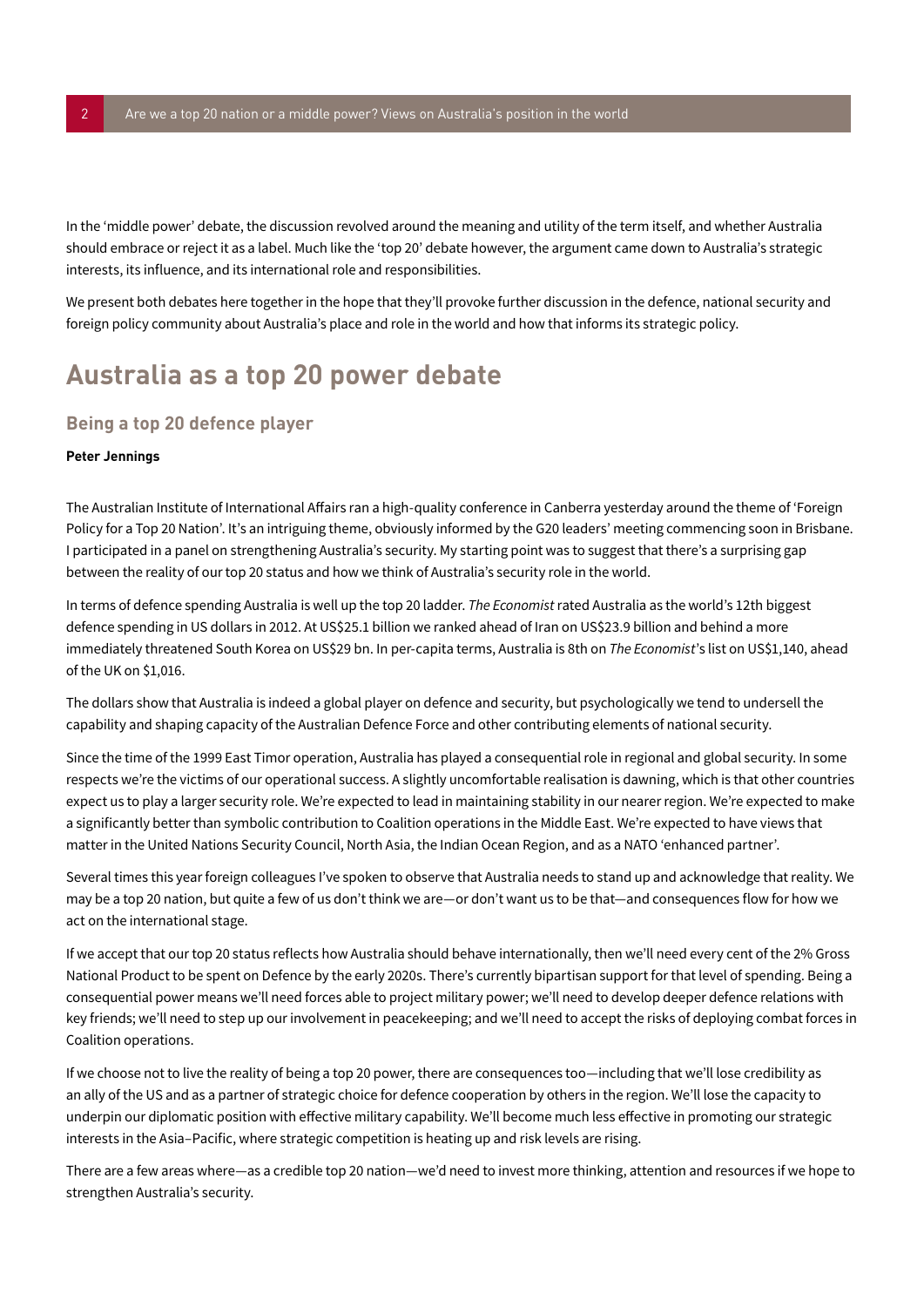First, we need to take new, big steps to build a real strategic relationship with Indonesia. That means going beyond the comfortable and confined defence relationship we currently have to look at much deeper engagement that strengthens Indonesian defence capabilities. We need to think more in joint terms about what our defence forces should and could do together.

Second, we need to get serious about the extent of our interests beyond our immediate region. Defence-of-Australia thinking has effectively expanded in its scope. Think of it now as 'Defence of Australia Plus', the plus reflecting a need to engage in the broader security concerns of the Indo-Pacific.

Third, we'll have to address Australia's capacity to protect our strategic interests in a much more competitive and risky region. In a military sense, that goes to the requirement to sustain force-projection capabilities that deliver meaningful military capacity. More often than not, that'll be in an alliance or coalition context.

Finally we need to make sure we're investing in the level of intelligence gathering and analytical capabilities needed to help us understand our region. We can't afford to take a part-time interest in places like Africa and the Middle East, devoting effort there only when operations require us to do so.

In other words, in defence as in foreign policy, a top 20 nation needs to think of Australian interests as they really are—shaped by global events and not just regional ones. That will require some significant adjustments of attitude and thinking in coming years.

# <span id="page-2-0"></span>**Learning to act like a major power—Australia as a top 20 nation**

### **Andrew Carr**

Just a few years ago a number of books were released that celebrated an ['Australia moment'](http://www.penguin.com.au/products/9780670075218/australian-moment), where the nation was in '[The Sweet](https://www.dymocks.com.au/book/the-sweet-spot-by-peter-hartcher-9781863954976/#.VIln0nvA8Xh)  [Spot](https://www.dymocks.com.au/book/the-sweet-spot-by-peter-hartcher-9781863954976/#.VIln0nvA8Xh)'. Today's book titles, however, seem to run the other way, with one describing ['how a great nation lost its way'](https://www.dymocks.com.au/book/the-rise-and-fall-of-australia-9780857983787/#.VIlolXvA8Xh). So let me therefore commend the ambition of Peter Jennings' recent post on being a '[top 20 defence player'](#page-1-0).

While I strongly agree with the desire for a much more confident role for Australia, I have to wonder about the source of inspiration for Peter's view. In Peter's take, being a top 20 nation seems to mean doing the same things we currently do, but with more resources. It could also be read as trying to emulate the US, but on a smaller scale. Hence the exhortations to take more of a global view and not to take our eyes off remote parts of the world lest we need to jump back in.

Yet it's not clear that's the right strategy for Australia. After all, why should access to more resources mean that we automatically seek to expand our horizons of involvement? It wasn't a lack of resources but a lack of specific threats that led to the Defence of Australia policy and that environmental assessment still hasn't fundamentally changed.

Second, even if we decide being a top 20 nation places upon Australia a higher burden of responsibility, why does that necessarily translate into taking a sustained interest in Europe, Africa, the Middle East and across the vast Indo-Pacific? As Peter notes, we'd need every dollar of that 2% pledge to be able to do that, and it's not clear what we'd get in return. Would significantly larger Australian deployments in Afghanistan, Iraq or even Ukraine change the likely outcome of those conflicts? Putting it in terms of naked self-interest, if we sent twice as many troops to those conflicts, would the US be twice as willing to protect Australia in a future Asian conflict? I suspect the answer to both questions is no.

Finally, if being a top 20 nation means anything, it should mean having an ability to direct, if not dictate, the security environment of your immediate geography. Australia now has a lot more resources, but we still have to make major trade-offs. We'll always be a [middle power](http://www.internationalaffairs.org.au/australian_outlook/is-australia-a-middle-power/) in comparison to those at the top of the charts. Does it make sense for us to move from our past experience of an influence spread thinly across the Asia–Pacific to an influence spread thinly across the Indo-Pacific (or beyond) for twice the price? Why not use being a top 20 nation to consolidate our ability to contribute close by?

That's why I suspect Peter's inspiration is our friends in Washington. The US really is an exceptional nation. After the demise of the colonial empires of the 19th century and USSR in the 20th, the US is the only country that truly brings global security issues into its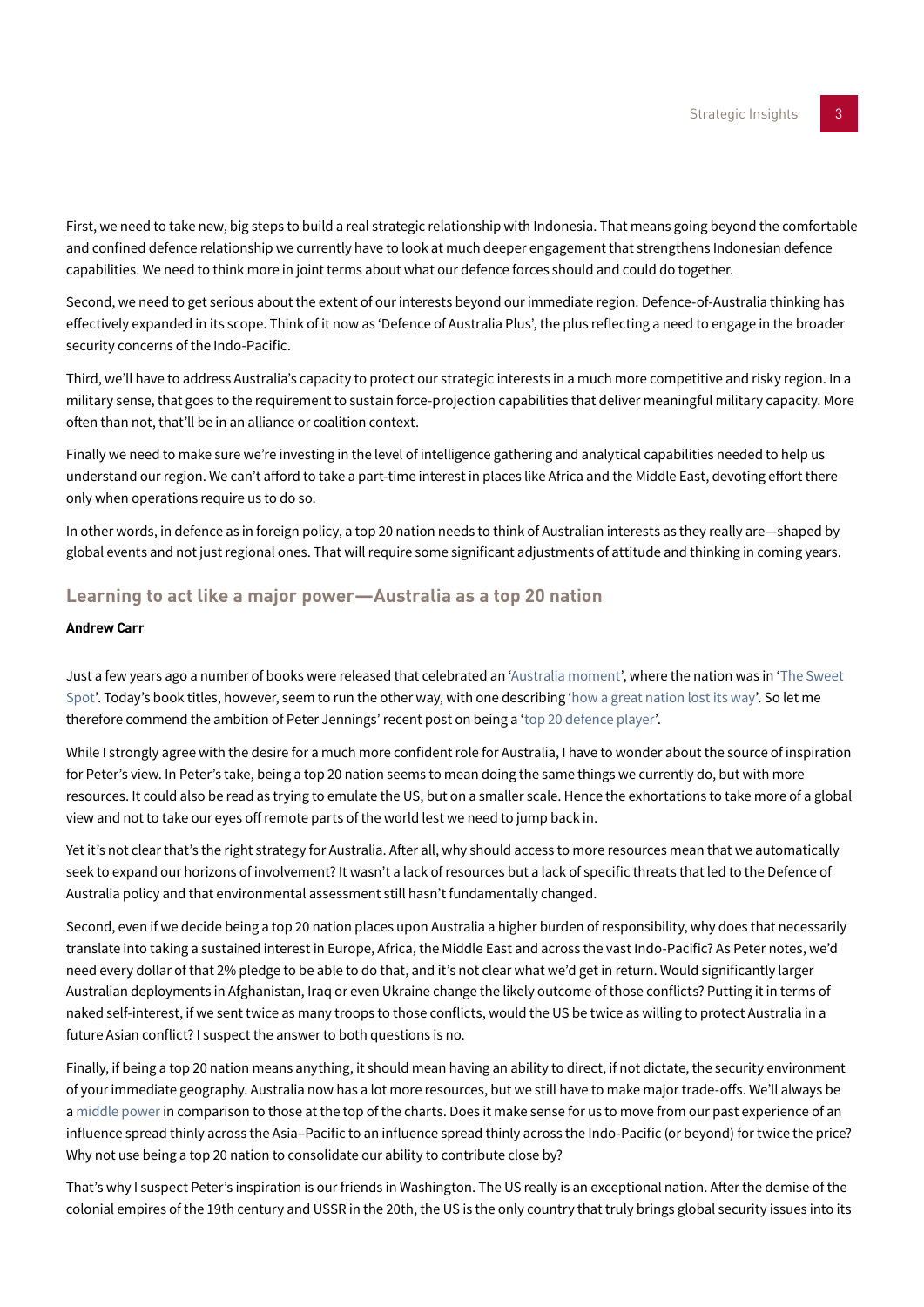defence planning. That produces an outcome for which Australia should be—and is—thankful, but I don't know it's wise for us to emulate that process.

Instead we need to develop our own strategy. When it comes to issues closer to home, Peter and I are in much greater agreement. I strongly agree that Indonesia must be our central focus—and I'd endorse Peter's [excellent suggestion](http://www.afr.com/p/special_reports/opportunityasia/australia_golden_opportunity_to_685EgqL0FCw9sHuN254OcL) to give ANZAC-class frigates to Indonesia. Moreover, we should seek the capacity to substantially shape the security environment of the South Pacific and Southeast Asia. But that should be about it. That doesn't mean abandoning the dynamics of wider East Asia, but rather playing a role where it can matter. So, to take a hard case, if we decide supporting the US and Japan against China is the right thing to do in the future then something like creating a ['distant blockade'](https://www.aspi.org.au/publications/planning-the-unthinkable-war-airsea-battle-and-its-implications-for-australia/Strategy_AirSea.pdf) would make sense. Seeking the capacity to ['rip an arm off'](http://www.securitychallenges.org.au/ArticlePDFs/vol4no1Babbage.pdf) Beijing wouldn't.

A constrained regional focus doesn't mean a slothful one. We could take on some of the provision of public goods in Southeast Asia—which would help lessen the burden on an overstretched US. That'd not only contribute to our security, it'd ensure we're spending only enough to cover specific tasks and not [indulging abstract funding targets.](http://www.securitychallenges.org.au/ArticlePages/vol9no4CarrandDean.html) The currency of military strength in the 21st century is still currency. Wealth is the foundation of Australia's claim to top 20 status and the more we spend on defence the less we can spend on improving prosperity at home and in our immediate region.

If being a top 20 nation means anything, it should mean taking this moment to re-think the major assumptions about how we seek national security. If scarcity drove past defence thinking, then let's not use this moment of largesse simply to do the same thing but slightly further afield or with slightly more resources. Let's instead think about a fresh approach—like truly becoming a Southeast Asian power, or developing enough capacity that a potential coup in PNG doesn't keep us up at night. And let's remember that of the 20 top defence spenders, those in positions 2–20 are almost entirely focused on their immediate shores and neighbours. So while I admire the confidence that drives Peter's ideas, we should also adopt the wisdom and strength of geographic restraint.

# <span id="page-3-0"></span>**Near or far? The choices of a top 20 defence nation**

### **Rod Lyon**

As the wire fences go up in Brisbane for the approaching G20 meeting, I'd like to revisit the topic canvassed by a couple of recent blog posts on what it means for Australia, in defence terms, to be a 'top 20 nation'. Both Peter Jennings and Andrew Carr have outlined competing visions [\(here](#page-1-0) and [here](#page-2-0)) of what it means for Australia to be a top 20 defence player. Both accept our status on the list. But they differ on what that means for our defence and strategic policy. The principal difference between them turns on the extent to which Australia should look out to—and engage with—the wider regional and global strategic environment. Peter's in favour of doing that; Andrew isn't. Andrew wants Australia to behave like most other top 20 powers: focusing on its near neighbourhood, and its local, geographic priorities.

Let's start by clarifying 'top 20'. Neither Peter nor Andrew define the term, so I'm going to propose two definitions, both of which lead us to a pretty similar group of countries. First, we could simply go with G20 membership. Alternatively, we could go with the top 20 global economies by GDP (as assessed by purchasing power parity). The table below shows the countries in each group in alphabetical order, plus the European Union (EU), which qualifies on both counts. Seventeen countries and the EU are common to both lists; Argentina and South Africa also feature as G20 members; Iran and Spain feature on the economic-size list.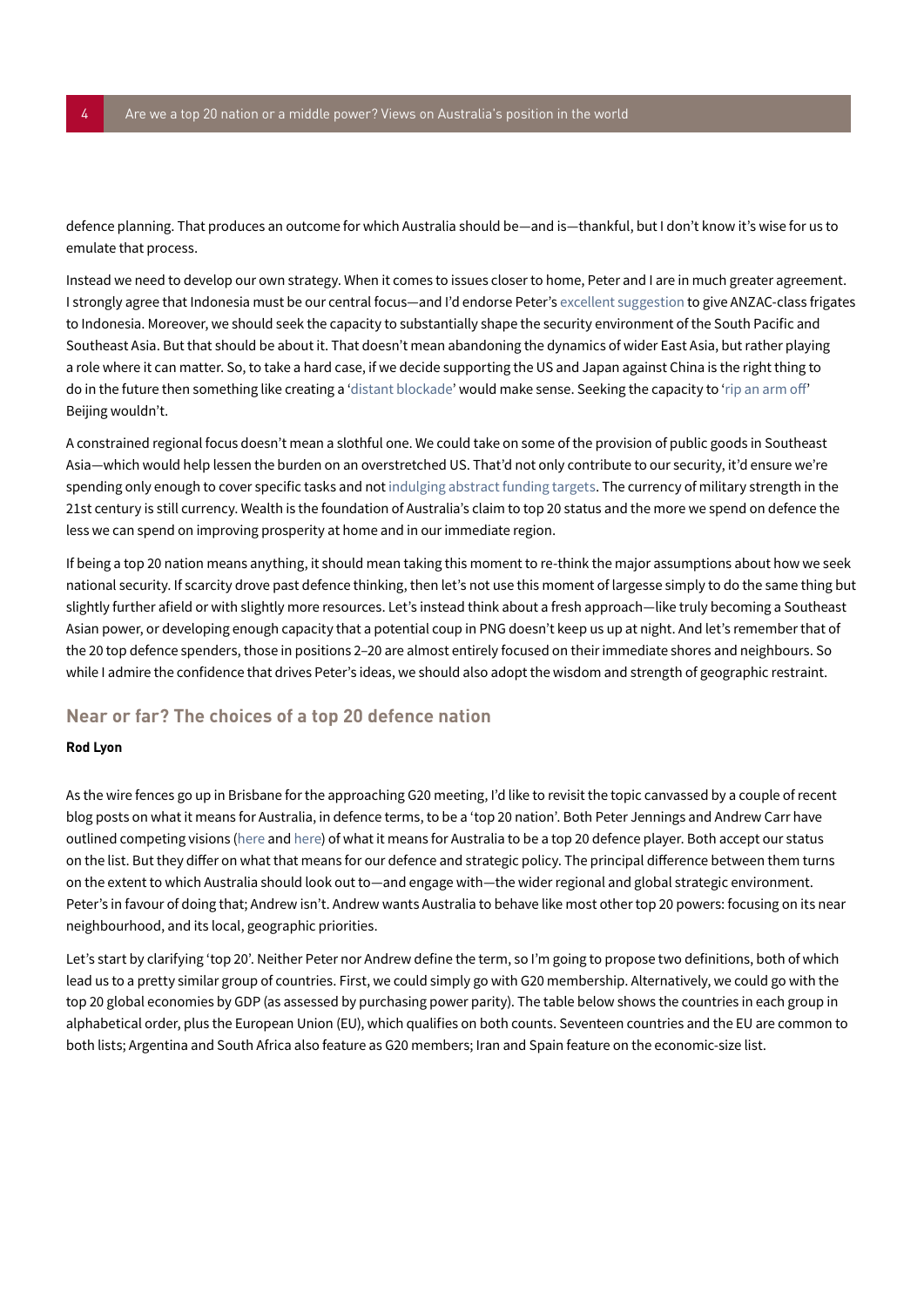| <b>G20 members</b>   | Top 20 by GDP         |
|----------------------|-----------------------|
| Argentina            |                       |
| Australia            | Australia             |
| <b>Brazil</b>        | <b>Brazil</b>         |
| Canada               | Canada                |
| China                | China                 |
| France               | France                |
| Germany              | Germany               |
| India                | India                 |
| Indonesia            | Indonesia             |
|                      | Iran                  |
| Italy                | Italy                 |
| Japan                | Japan                 |
| Mexico               | Mexico                |
| Russia               | Russia                |
| Saudi Arabia         | Saudi Arabia          |
| South Africa         |                       |
| South Korea          | South Korea           |
|                      | Spain                 |
| Turkey               | Turkey                |
| United Kingdom       | United Kingdom        |
| <b>United States</b> | <b>United States</b>  |
| European Union       | <b>European Union</b> |

Whichever list we go with, it's clear that most of those countries already live in contested strategic environments. Halford Mackinder once said that [Eurasia was the World Island, and that whoever ruled the World Island ruled the world](http://en.wikipedia.org/wiki/The_Geographical_Pivot_of_History). Over half of the 17 countries common to both lists live either on the World Island or on the rimlands around it: those powers don't need to cast their strategic vision far in order to find their strategic priorities.

Who are the remainder? Well, from the 17, just six more: the US, Canada, Brazil, Mexico, Indonesia and Australia. The US and Canada already tie themselves to the strategic balance within Eurasia and along its rimlands. Brazil, Mexico and Indonesia don't. That leaves Australia. So, are our strategic interests more like those of the majority of top 20 states whose fate is determined by the World Island, or are they more like the strategic interests of Brazil, Mexico and Indonesia? Personally, I think our strategic interests aren't much like Mexico's or Brazil's, though I must admit I've never sat down to do a side-by-side comparison. By contrast, we do share an important overlap of strategic interests with Indonesia, because we're the two biggest players in Southeast Asia. Still, that overlap certainly doesn't define the totality of our interests.

Andrew argues that our greatest constraint is geography. If that's true, we don't need to worry much about whether we're a top 20 player or not, since our geography doesn't change in response to that. But, in a strategic sense, our immediate neighbourhood isn't 'world shaping'. And, frankly, it never was. That certainly doesn't mean it's irrelevant—indeed, Southeast Asia's becoming more relevant with each passing year. Nor does it mean we shouldn't be putting more effort into Southeast Asia. But the world more particularly Eurasia, the World Island—can still go to hell in a hand-basket while we're building our patterns of strategic cooperation in Southeast Asia. And that's not something we want to happen. We, like other strategic players don't want a world where Eurasia falls under the domination of a coercive great power.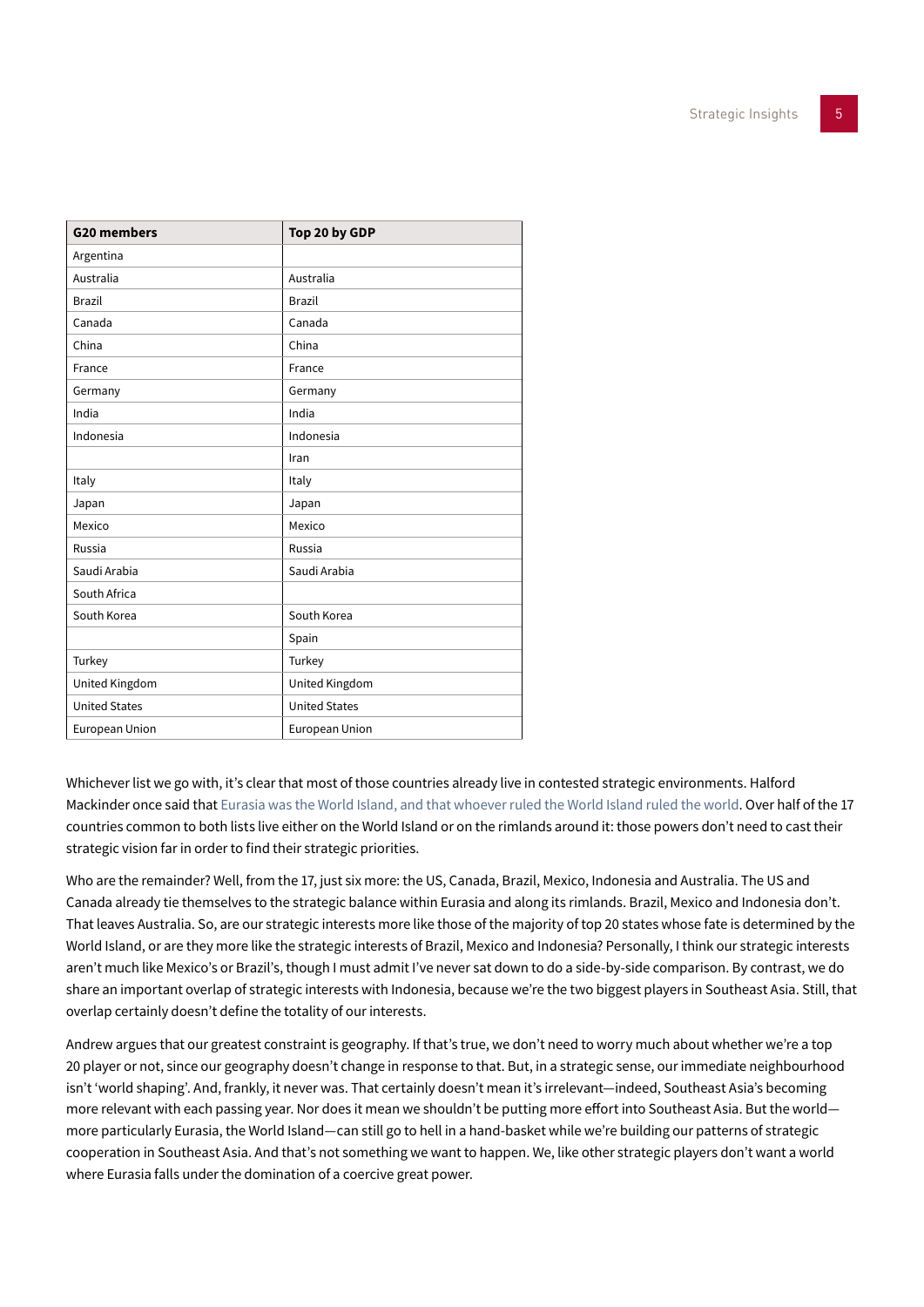In short, we're globalists because it's in our strategic interests to be so. Actually, we'd remain globalists even if we weren't a top 20 nation—even if, say, more developing countries leap ahead of us on the economic-size list. Still, being on the list means we have the resources to be able to make a difference on the global and regional stage. True, by ourselves, we can't shape the world: we can often make *a* difference, not *the* difference. Few countries can, even among the great powers. But we should see ourselves among the players, and not among the observers.

# **A G20 power 'down under': getting the balance right**

### **John Blaxland**

The debate about Australia's place in the global geostrategic equation, as reflected in the different posts of [Peter Jennings,](#page-1-0) [Andrew](#page-2-0)  [Carr](#page-2-0) and [Rod Lyon](#page-3-0), is a fascinating and important one. Peter and Rod are right that Australia has a vested interest in a rules-based global order and that interest sometimes demands military contributions beyond Australia's immediate neighbourhood. My sense though is that the criticism levelled at Andrew's stance misses the point.

Most readers of *The Strategist*, I presume, understand the significance of Australia playing a prominent role as a good international citizen. Indeed, Australian Defence White Papers (DWPs) have repeatedly made clear that—to paraphrase—Australia's primary responsibility is to protect itself, then its neighbourhood and finally, where possible, contribute to global coalitions further afield.

Australian prime ministers have tended to have a clear understanding of what that meant. Malcolm Fraser saw it allowing a niche engineer contribution to a UN force in Namibia. Bob Hawke followed through on Fraser's plans for Namibia when the Cold War thawed in 1989. Paul Keating and his Defence Minister, Kim Beazley, responded to calls for intervention in Somalia and Rwanda. As Foreign Minister, Gareth Evans led the charge in seeking a peace agreement to break the impasse in Cambodia in 1993. But those interventions all took place when Australia's neighbourhood was remarkably stable.

Thereafter John Howard endorsed Australia's intervention in the late 1990s and beyond alongside New Zealand in Bougainville, Solomon Islands and East Timor. In each case Australia's contribution was well defined with a clear end-state in mind. Interestingly, the closer to Australia's shores, the more resources and attention were devoted to making a meaningful contribution. Further afield, Australian governments, since the Suez crisis of 1956 if not before, have tended to be more circumspect.

Even in Afghanistan in 2001 and Iraq in 2003, when the imperatives to contribute to the so-called Global War on Terror were at a height, Howard sought to demarcate tightly the size, scope and time-frame of Australia's military contributions, conscious of the need to keep his powder dry for the 'arc of instability', as the neighbourhood was sometimes described.

Only reluctantly did the government agree to return to Afghanistan and Iraq and then, once again, with a tightly-defined mandate, in support of its main ally, and with a clear and identifiable end-state. Contributions there were focused primarily on alliance management and secondly on global security. Making a meaningful contribution locally also gradually increased in importance as vindication, at least, for the sacrifice of those who died or were injured pursuing those objectives.

Even then, Australian policymakers found themselves so distracted by the Middle East they missed the brewing troubles in East Timor that precipitated another military intervention there in May 2006. A force was cobbled together and sent, but with little idea initially as to what the problem was or how it could be resolved. Ever since 1942, events in our region have tended to flare up while we've been preoccupied with second- or third-tier priorities (using DWP metrics as a guide) in places like the Middle East.

Australians subsequently left Iraq and scaled back markedly in Afghanistan, only to be dragged back in to assist in Iraq—and this time into an even murkier set of circumstances. Today the coalition is dealing with a strange set of bed-fellows. Its so-called strategy is little more than an operational plan. And in the absence of a grand bargain between Saudi Arabia and Iran over how to split the spoils between the Shia and Sunni worlds in and around Iraq, Australia and the coalition are spending enormous financial and material resources to strike at one head of a regional hydra—that is, the latest manifestation of militant jihadist Islamism.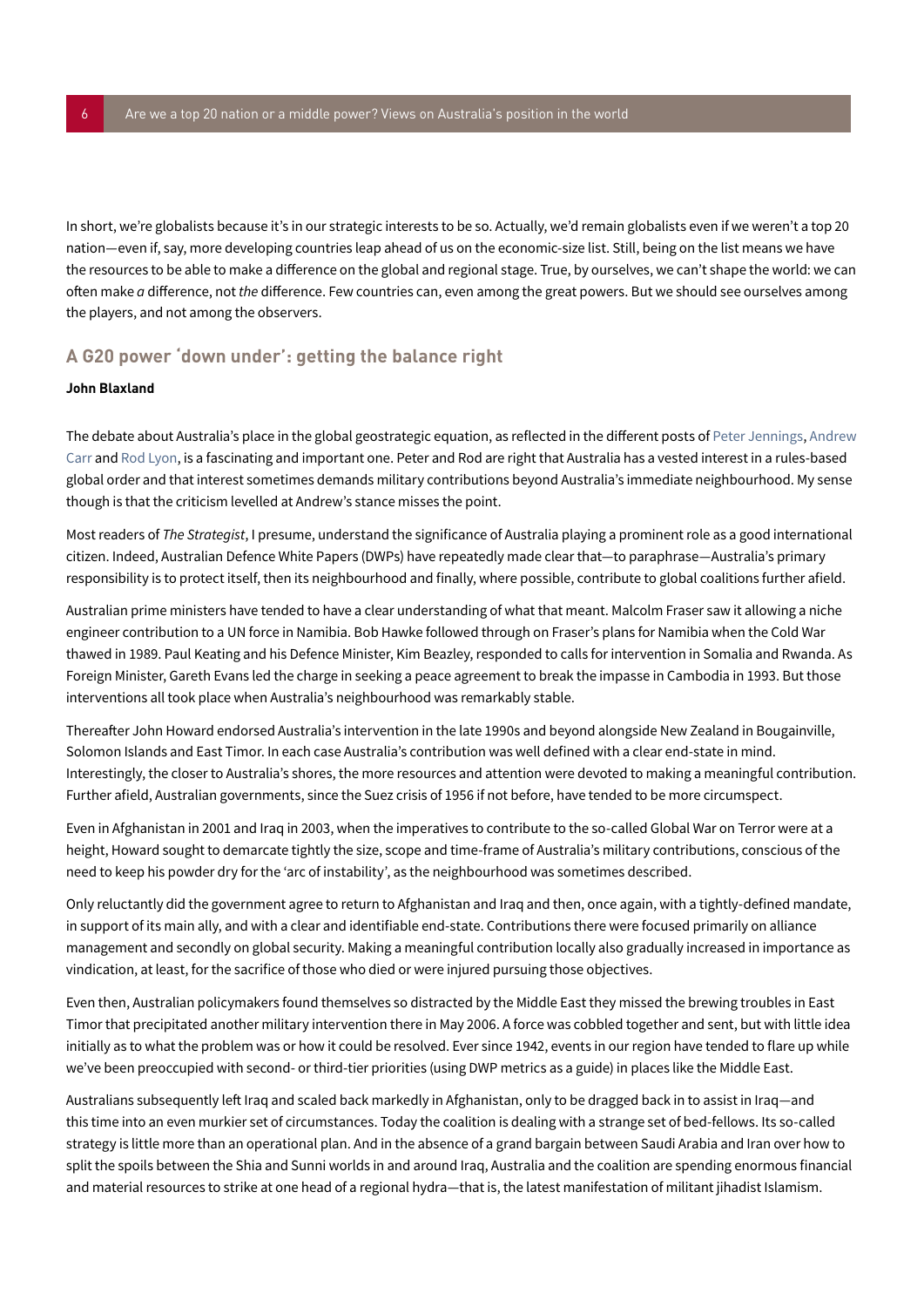Today the Global War on Terror looks tired—and devoid of good ideas about how to make a meaningful contribution to the long-term future of the Middle East. It's not even clear why the West feels the need to lead the charge again, particularly when the adjoining states have a greater vested interest in resolving the crises and when the drain on US resources leaves it vulnerable elsewhere.

In the meantime, the geostrategic equation in East Asia has changed markedly. The rise of China and the competition between the great powers of Asia—including Russia, Japan and India—point to pressing concerns closer to Australia that should be, more than ever, the focus of attention. It's in the closer parts of the Indo-Pacific region that Australia has traditionally been able to make a meaningful contribution to security and stability. It's in this region that Australia's Defence Cooperation Plan has focused its investment in resources and relationships for generations.

Yet today's ADF is staffed by people with little knowledge of or experience in the region. Critics might say we can walk and chew gum—participate in an open-ended war in Iraq and be prepared for contingencies closer to home—while keeping up the growing regional defence engagement priorities. The jury's out on that. Experience in May 2006, let alone 1942, suggests we shouldn't be so cocky about reaching too far beyond our neighbourhood.

# <span id="page-6-0"></span>**Time for a grown-up discussion about national strategy**

### **Peter Jennings**

I'm grateful to Andrew Carr, Rod Lyon and John Blaxland for taking up the debate about Australia's role as a 'top 20′ global power. It's obvious we disagree on some fundamental points about designing the best strategy to keep Australia secure in a more risky and competitive world. There are echoes of this discussion around Julia Gillard's optimistic *Asian Century White Paper*; Kevin Rudd's apparently increasingly pessimistic view of regional security; the 'China choice' confection; and Tony Abbott's instinctive globalism—notwithstanding his pre-election 'more Jakarta and less Geneva' slogan. Discomforting and novel as it may be, Australia urgently needs to have a grown-up discussion about strategy.

As my [first blog post](#page-1-0) made clear, I take the view that Australia should reshape its defence and foreign policy around promoting a set of broadly-defined global interests. This would force a break with a regional policy priority that has shaped strategic thinking since the end of the Vietnam War. That focus started quite narrowly—in the 1980s defining Australian interests around the 'inner arc' of the Indonesian archipelago. Driven outward by crises, our definition of what constitutes our essential region has progressively widened to include Timor and the Pacific, a wider swathe of Southeast Asia and now—for some at least—the Indian Ocean and North Asia.

Even while Australia's default definition of 'the region' has widened, the debate naturally invites the tag of 'Globalists versus Regionalists'. Readers should, however, demand more than labels. Here I set out some key elements that distinguish my (and Rod Lyon's) 'globalist' view from a more strongly 'regionalist' Andrew Carr and John Blaxland.

Australia's 'top 20′ position draws on our G20 membership, itself a product of the size of the economy. Our economic and defence spending weight is a reality of where we stand relative to around 180 sovereign countries in the world. Calling Australia a top 20 country is a statement of fact, not policy intent. We don't have a choice to opt out of this club. Andrew Carr argues that my view of Australia's relative economic and strategic weight made us seem more like a globally-minded US than other G20 countries which, he contends, have more regionally-focused strategic policies.

That simply doesn't ring true. The UK, France, and Germany—or any of the top 20 European states—certainly don't argue that their strategic interests stop at the Atlantic. And it's clear that Russia, China and Japan pursue strategic interests that keep them deeply invested in Africa, Latin America and the Middle East. Australia is distinctively the only one of the G20 countries that invests so much time in debating how it should *narrow* its interests. This is the geopolitical version of Australia's much-derided cultural cringe. It's high time we got over that self-limiting hurdle.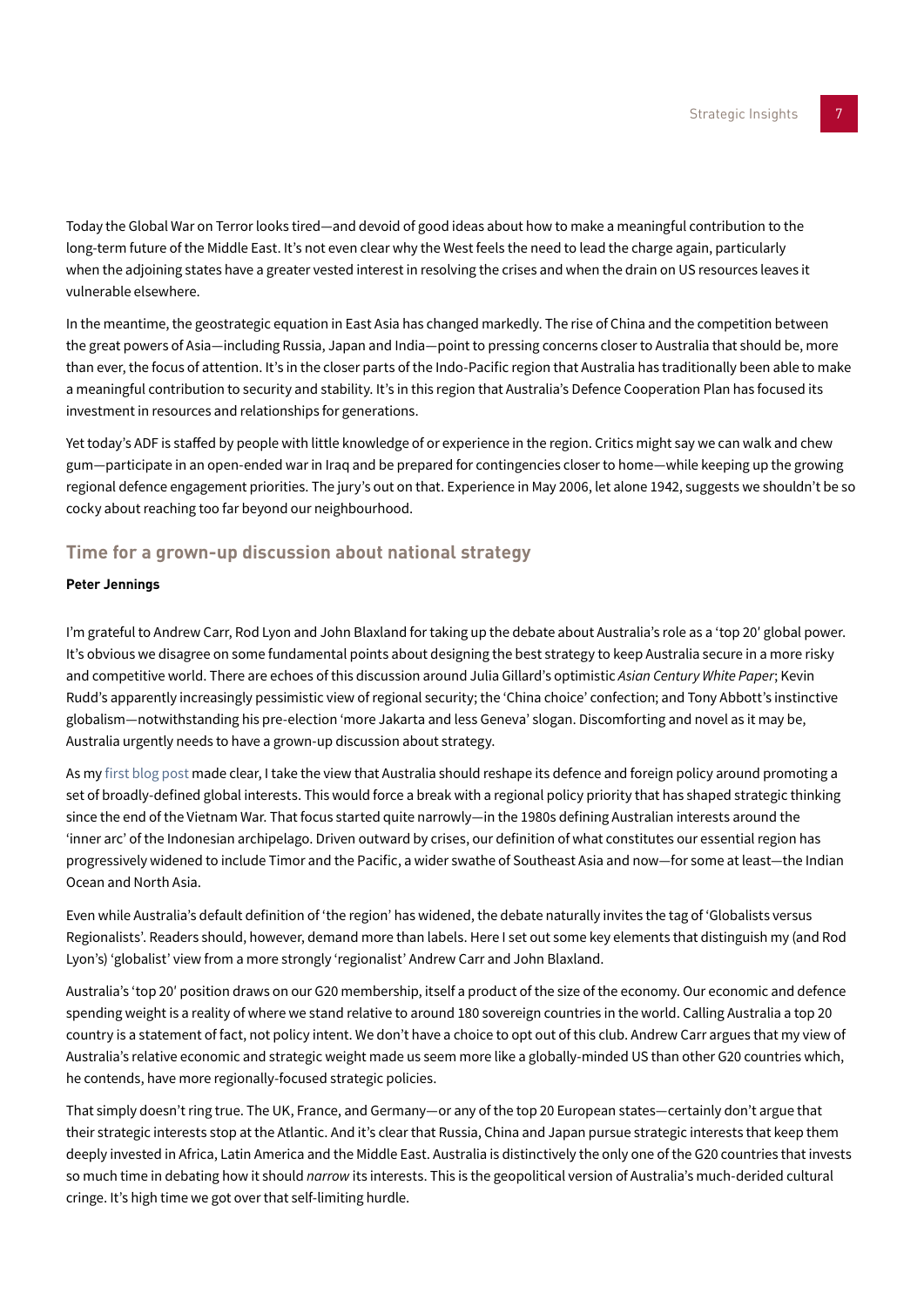Part of the geopolitical cringe perspective insists that Australia can't possibly have real strategic interests in regions beyond its immediate neighbourhood. According to this view if we deploy forces in the Middle East it must be because of the US alliance. But Australia has as much stake as any top 20 nation in preventing the spread of terrorism and in halting a sectarian descent into chaos in the Middle East. That could end in nuclear proliferation and major conventional wars. Far from being dragged into the current Iraq crisis by the US, it's clear that Australia and a number of like-minded countries have seen it in their interests to encourage a reluctant President Obama to engage.

On this scale, the Middle East isn't a second- or third-order priority as John Blaxland suggests. If only it were. But no amount of street violence in Dili has the potential to ruin Australia's day as thoroughly as any of half a dozen trouble spots brewing in the Middle East. John's quite right to worry that the international community has yet to develop a workable strategy to deal with ISIL, or Iraq, or Syria. But that's a result of the enormity of the problem—and the likely scale of the solution.

A similar 'regionalist' argument holds that it's somehow possible for Australia to be economically dependent on North Asia while having no interest or role in North Asian security. Such a view may have been sustainable in the 1970s when Japan was our biggest market and China had yet to begin economic reform. But strategic interest follows money as surely as bees follow pollen. Having global interests doesn't mean that our regional interests are less important. Geography still matters—but it's the connections rather than the barriers between regions that drive strategic change.

The hard reality is that Australia doesn't have an option to opt out from the world's biggest security concerns. Our engagement is driven by the weight of our direct interests. There's no exit strategy from being a responsible global power. Being a good international citizen entails more than just being a casually benevolent player. Smaller countries (shall we say the smallest 150 of the 180) may claim that incapacity or disinterest makes them optional players in some strategic situations. But for the top 20 countries, including Australia, size confers an obligation to make meaningful contributions to the global order.

# **Region or world? Australia as a 'top 20' player**

### **Nic Stuart**

One of the most compelling passages in Thucydides' [detailed narrative of the Peloponnesian War](https://ebooks.adelaide.edu.au/t/thucydides/crawley/) doesn't involve slaughter or killing. It comes instead when the ambassadors of Athens—the brilliant, cultural, democracy that has always been a paragon of virtue in the ancient world—travel to the little island of Melos, in the southern Aegean. The islanders were trying to do things their own way and had rejected an alliance with Athens.

After some brief verbal to-ing and fro-ing between the representatives, an (unnamed) Athenian cuts to the chase and tells the Melians how things are:

### The strong do as they choose, and the weak do as they must.

The Melians put all sorts of intelligent reasons to the Athenians as to why they should just be left to live in peace. Their arguments (that Melos is neutral, and the use of force would be against Athens' own long-term interests) are dismissed as irrelevant. It's one of the clearest articulations of realist political theory, even though it's 2,500 years old.

Perhaps the envoys were tired. After all, the long conflict between Athens and Sparta had been going on for 15 years by this stage, and perhaps the city-state's patience had evaporated. For whatever reason, the sensible words cut no ice with the great democracy, and the Athenians decided to teach the Melians a lesson. The siege came to an end when traitors guided the Athenian hoplites into the city. And what did the democrats do once they were inside the walls? Forgive their enemies? Give them a chance to be good and make amends? No. Every man in the city was killed; the women and children were taken as slaves. There was no pity; no mercy. Power was everything.

It still is.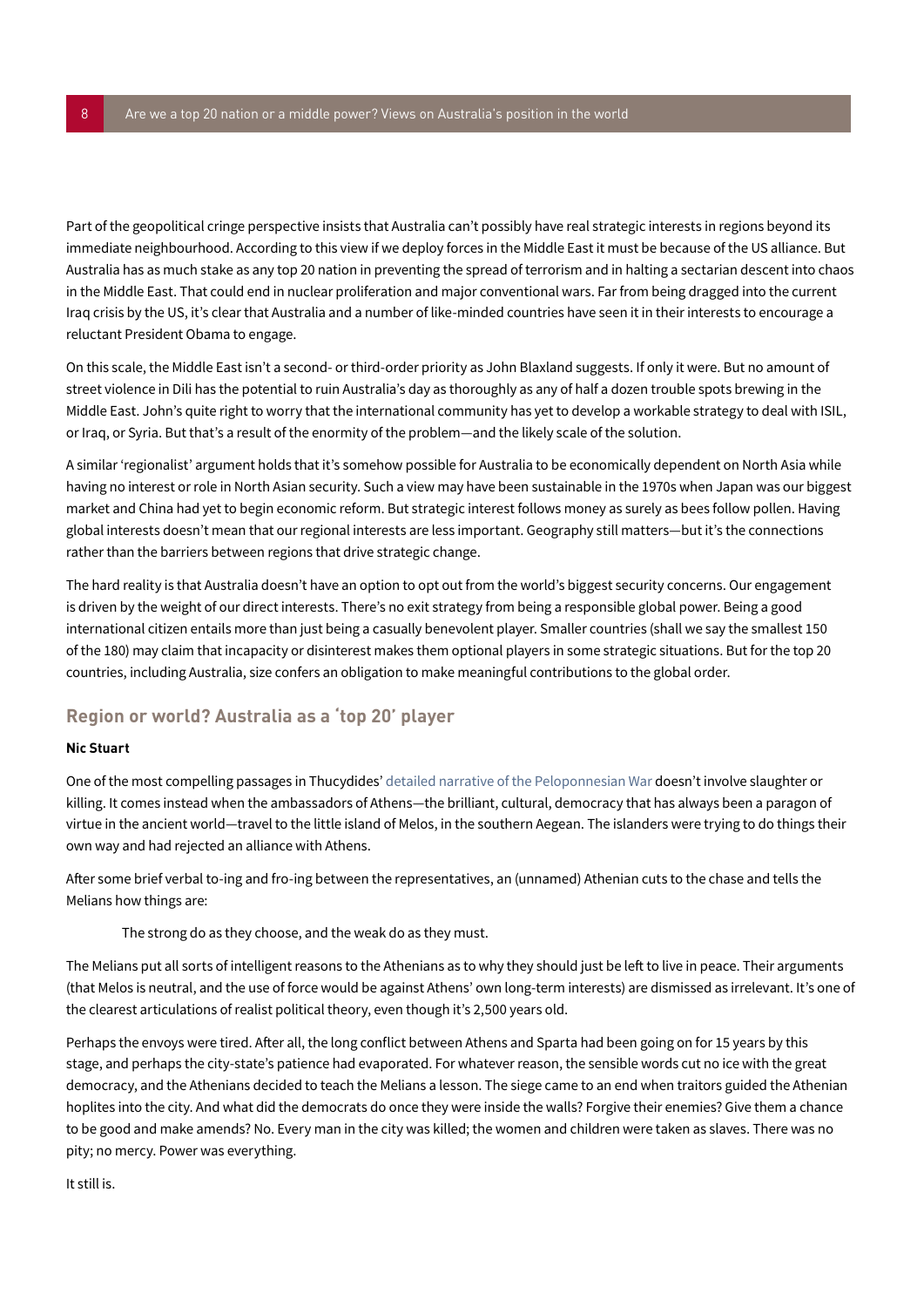And that's the thing that confuses me about the current discussion *The Strategist* has been having about Australia's membership of the 'top 20'. Top 20 what, exactly?

Well yes, we do currently possess one of the 20 [largest economies](https://www.cia.gov/library/publications/the-world-factbook/fields/2195.html) in the world. Hooray! But that's nothing. We're number [six](http://data.worldbank.org/indicator/AG.LND.TOTL.K2) in terms of land area. Shouldn't that deserve a permanent seat on the UN Security Council? We're 14th by per capita [income](http://en.wikipedia.org/wiki/List_of_countries_by_GDP_(PPP)_per_capita) (although Qatar and Luxembourg are numbers one and two on that list, so you do sort of wonder, don't you?). By population though, we're [number 50,](http://www.worldatlas.com/aatlas/populations/ctypopls.htm) and perhaps that's more relevant?

But the more I search for hard definitions of our importance, the more confused I become. We're [number 35,](http://en.wikipedia.org/wiki/List_of_countries_by_foreign-exchange_reserves) for example, in terms of foreign exchange reserves, being beaten by Switzerland, Thailand, Turkey, Indonesia, Iraq, etc, etc.

The problem is, of course, that one can use statistics to make any argument you choose. Because I'm a journalist, I began looking up other important numbers (like, for example, the number of reporters per head of population and the amount of money in their pay packets), but I soon realised that was pointless. Measuring the quality and quantity of articles produced compared to the salary journalists are receiving doesn't really tell you anything. And it's the same, I think, with the idea that belonging to some nebulous grouping means we've acquired particular responsibilities.

The important thing is to behave as a responsible stakeholder in the international system. For that reason I happen to agree with both [Peter Jennings](#page-6-0) as well as John Blaxland. This isn't an either/or choice, and shouldn't be posed as such.

In my opinion, John's absolutely right—where our region's concerned, there's a shocking dearth of understanding. That's a significant strategic weakness, one day likely to be exploited to our disadvantage. That *must* be addressed urgently. Forget China; it's Indonesia, the giant on our doorstep, we need to work with. And now, not later.

And how about the Pacific? That's an area where we should be making a positive contribution, and yet the tragic reality of this fragile region is that it could, at any moment, spiral out of control. It faces so many threats—environmental, social and economic and yet we're doing nothing to assist our neighbours.

But it's incorrect to posit this choice as some sort of dichotomy. We need to recognise we aren't getting more powerful. Every year, other nations are catching up. The choice mustn't be Asia, or the Pacific, or the Middle East—it needs to be all of those, and then some. If it doesn't seem as if we've got enough money, then we need to find some other way of addressing the issue. We need to both engage with our region as well as contribute to the stability of the world.

As the Melians found, opting out isn't an answer.

# **Defending 'the region'**

### **John Blaxland**

I write to make a further contribution to the ongoing debate about Australia's strategic place as a Top 20 power. In Peter's latest response he implies that regionalists are less 'grown up' than globalists. I beg to differ.

Peter talks about defending a broadly-defined set of global interests. But those interests are ill-defined: how broad is broad enough? And, if it's appropriate, how much should we contribute to the fight in Iraq and Syria in order to win, rather than just to keep the fight going. Contemplating an approach involving piling on with more is frightening, with dark consequences.

Piling on got us nowhere in Vietnam. Piling on in Iraq from 2006 to 2008 provided only a temporary reprieve—once we left, there was little to show for our presence. The jury's still out on our contributions in Afghanistan but the signs are ominous.

A concern Peter doesn't address adequately is whether the current plan for Iraq and Syria is even viable or likely to be remotely successful. There are a number of indicators that would suggest it's not going to end well for the people of Iraq and the neighbourhood (as I've argued [here](http://www.canberratimes.com.au/comment/reactionary-australian-intervention-is-not-the-answer-in-the-middle-east-20140828-109exi.html) and [here\)](http://www.canberratimes.com.au/national/middle-eastern-military-campaigns-undermine-our-regional-ties-20141025-119qwc.html). There's no evidence we have a viable end point in sight or even in conception. I'm all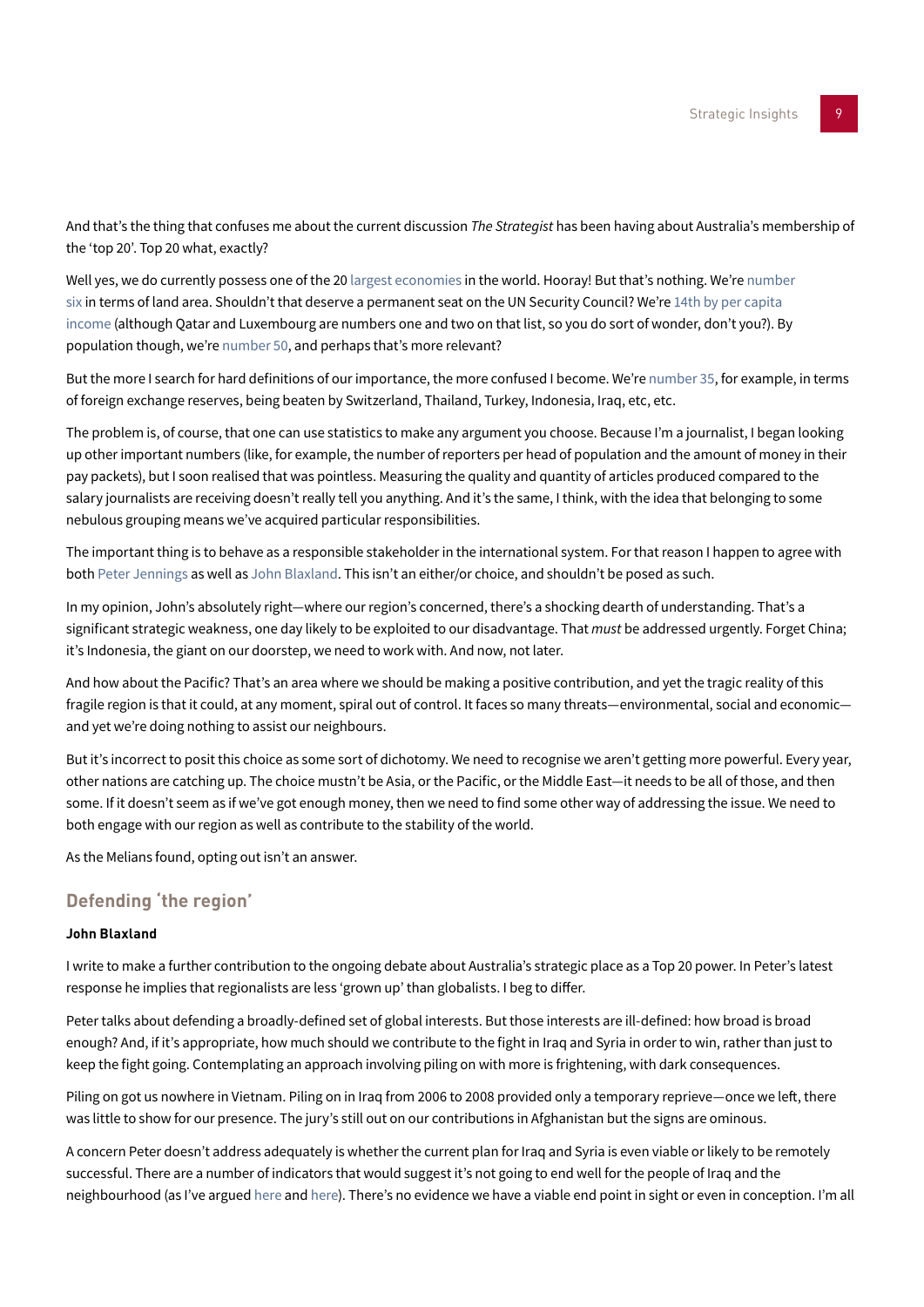for contributing to global coalitions that have clearly defined and achievable objectives and that don't undermine our position or that of the US in East Asia. But where are the clear and achievable objectives for this one?

Peter verbals me saying the Middle East isn't a second- or third-order priority. Yet I was merely citing the order of priority from successive Defence White Papers. What's the point of having tiered DWP priorities if the lowest priority (global issues) is treated the same as the highest (DoA)?

Peter suggests Middle Eastern hot spots can ruin Australia's day more thoroughly than events closer to home in places like Dili. Really? On what measure? To be sure, returning vigilantes from the Middle East are a problem, but plans are already in place to address those concerns.

Does East Asia matter more to Australia than the Middle East? If so, why? If not, why not? Economically, the Middle East used to matter a lot. Nowadays our economic interests are overwhelmingly linked to East Asia, Southeast Asia and South Asia. The visits of Xi and Modi bear testament to that fact. Having said that, I agree we have a stake in preventing the spread of terrorism and halting the descent into sectarian violence. But are we following a viable path toward that objective? The past decade or so of intervention suggests not.

Peter refers to a G20 benchmark of international contributions to the war in Iraq and Syria. He cites NATO countries, but most are former imperial powers with residual influence in places like Africa. They also have genuine obligations to the security of the periphery of NATO—including the borders of Turkey. That's a direct and understandable connection. But it's not ours.

Also if there's a G20 benchmark then why have other Asian G20 countries been quite circumspect in staying out of the game there? He seems to overlook China, Japan, ROK, Indonesia, India, Brazil, and Mexico. Peter says we don't have a choice to opt out of the club, but those countries appear to have done so with no untoward effects.

Why not ask our Muslim neighbours why they aren't buying in more and perhaps what insights they might have to share with us as to why more people are going to the war in Iraq/Syria from Australia than from Indonesia or Malaysia—even though there are many more Muslims in those states? Perhaps it says something about Australia needling the hornet's nest in the Middle East unnecessarily.

Peter talks about overcoming our geopolitical cringe and accepting that Australia can have real strategic interests beyond its neighbourhood. Of course it can. I recognise Australia has real interests in the Middle East. They're just lesser ones than with our immediate neighbours and principal trading partners in East Asia and Southeast Asia. As I've argued [elsewhere](http://www.cambridge.org/tv/academic/subjects/history/australian-history/australian-army-whitlam-howard), events from Whitlam to Howard and beyond demonstrate Australia has always taken a carefully calibrated approach to contributions far afield. Those imperatives haven't changed.

Peter paints what I perceive to be a false dichotomy of opting in or out from the world's biggest security concerns. I'm not for opting out. But we should only opt in where it's viable, achievable and commensurate with the risks and potential rewards.

Peter closes by saying Australia's size confers an obligation to make meaningful contributions to the global order. That's true. But the question is where best to do so and how? In our neighbourhood, no one else can be relied on to pick up the slack. Back in 1999, for instance, Australia had to coax the US to be involved in INTERFET. Similarly in Bougainville and Solomon Islands, Australia, along with New Zealand had to take the lead. Let's not kid ourselves that by making niche contributions in the Middle East we somehow guarantee reciprocal commitments in our neighbourhood.

# **Australia and the illusion of being a G20 power**

### **Peter Dean**

Peter Jennings is right. Australia is a G20 power and has global interests. But those facts must be set alongside others, not so encouraging, that relate to Australia's position on the global stage. In all likelihood Australia has reached its economic peak when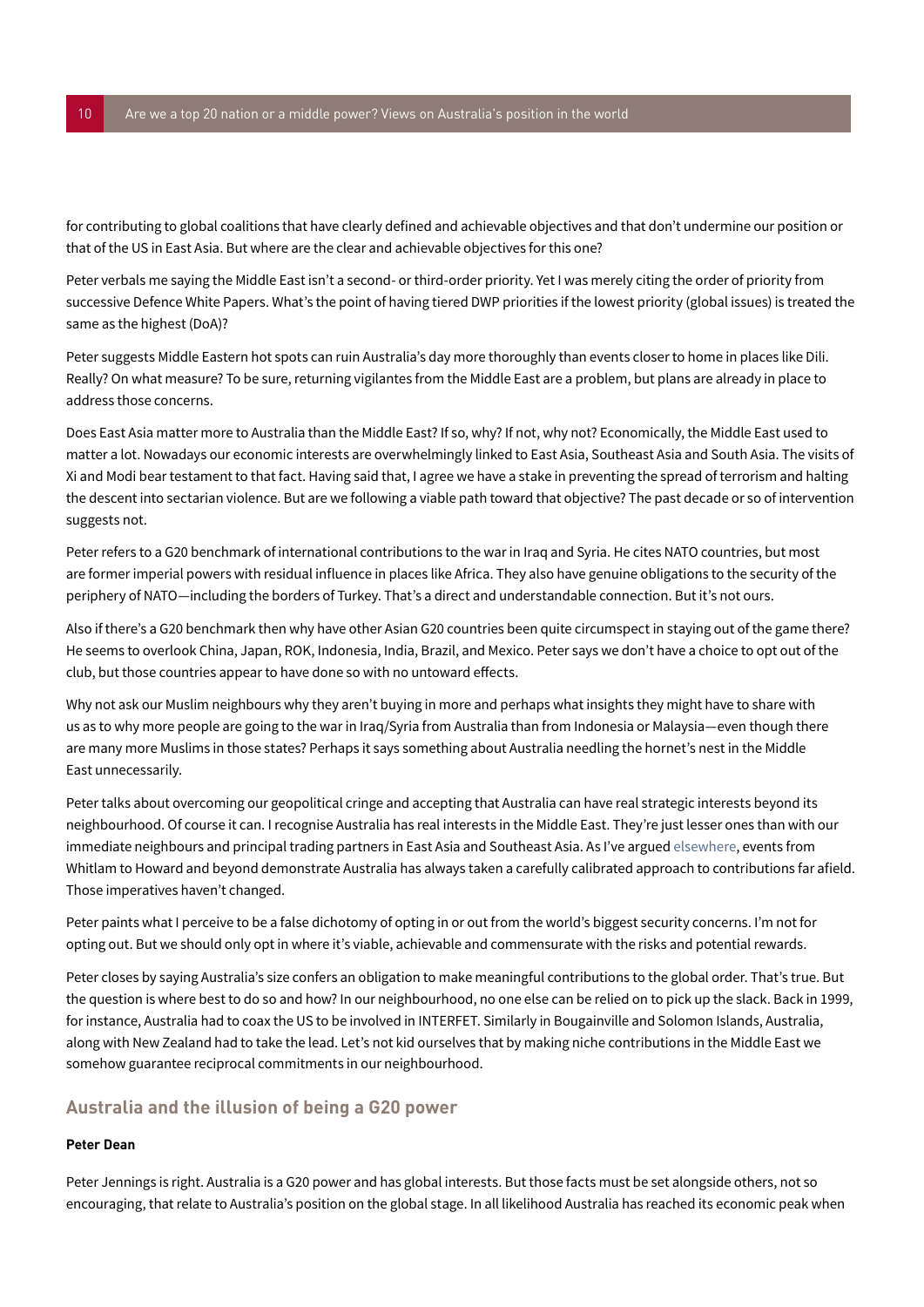it comes to the league tables of global economic weight. Coming in at number 12 in 2014, Australia's performance to reach those lofty heights has been nothing short of exceptional. That position and its corresponding economic clout make Australia a major world economic player. Australia's high wages and high standard of living, its extensive social safety-net, world-class health and education systems, strong financial sector and dependable economic performance make it the envy of many in the world.

But those strengths are tempered by its small—and ageing—population (less than one-third of the UK's, about one-fifth of the Philippines', approximately one-quarter of Vietnam's and less than one-tenth of Indonesia's), its limited infrastructure, budget deficits and political division over a reform agenda. While Australia avoided the worst of the GFC it has [poor productivity](http://grattan.edu.au/home/productivity-growth/australian-productivity-performance/) and its [global competitiveness](http://forumblog.org/2014/09/top-10-competitive-economies-asia-pacific/) has been slipping since 2009. Its relative position vis-a-vis 'rising' countries in the region and around the globe means Australia's economic standing will only come under more pressure in the future. Time is also not on our side.

Indonesia is projected to have the 10th largest economy in the world by 2030 (some even argue [7th largest](http://www.mckinsey.com/insights/asia-pacific/the_archipelago_economy)), when its GDP will be twice Australia's. Those vying for Australia's position on the economic league tables also include the Republic of Korea, Spain, Mexico, and Turkey. Moreover, there's little likelihood that Australia will be clawing its way up the G20 rankings. There's a big difference between being in the bottom half of the G20 and being in the G8, the G4 or the G2. The G2's combined economic clout is equal to the [next nine largest economies](http://knoema.com/nwnfkne/world-gdp-ranking-2014-data-and-charts) in the world in 2014. So while Australia will remain a major economic player for some years to come—and potentially for much longer given the difficulties of managing sustained growth in emerging economies—in the end we're a middle power, with some small-power pretensions.

So our G20 status needs to be kept in perspective and we need to recognise that in coming decades it's highly probable our weight, significance and power both globally and regionally will decline. That's hardly a strong platform for carving out a strategy of global focus and reach.

Still, Peter's right to claim that Australia has global interests—in this highly-interconnected world most countries do. In order to promote and protect those interests Australia should continue to have a global edge to its foreign policy. It should continue to use its diplomatic skills and weight through multilateral institutions, bilateral relations, its alliance with the United States and its security partnerships in the region and beyond to further its interests.

But no country in the G20, beyond the US, is truly a global power. Like Australia, the rest pursue global interests but prioritise their strategic policy on areas much closer to home. While as Peter states 'the UK, France, and Germany … don't argue that their strategic interests stop at the Atlantic', they also don't structure their forces for operations in the East or South China Seas. [I](http://news.nationalpost.com/2014/09/26/mobilizing-the-world-up-to-62-nations-and-groups-have-joined-coalition-against-isis/)  [don't see Brazil flying fighters in Iraq](http://news.nationalpost.com/2014/09/26/mobilizing-the-world-up-to-62-nations-and-groups-have-joined-coalition-against-isis/) or putting 'boots on the ground' in the fight against ISIS, and while Japan is in the process of [reinterpreting its constitution](http://blogs.cfr.org/asia/2014/07/02/reinterpreting-japans-constitution/) to allow the Japanese Self-Defense Forces to work alongside other militaries that's hardly because its focus is on Africa or the Middle East.

A regional focus to Australia's strategic policy is hardly an indicator of a 'geopolitical cringe perspective'. Rather it's a practical recognition of the difference between Australia's fundamental strategic interests in the Indo-Pacific, especially in the South Pacific and Southeast Asia, and issues of strategic concern such as global terrorism, Iraq and the Middle East. Such an approach is also a reflection of the difference between Australia's ability to use diplomacy on the global stage on one hand, and, on the other, the limits on its ability to use armed force in international affairs to achieve its strategic objectives. As the [2013 White Paper](http://www.defence.gov.au/whitepaper2013/) states, Australia must be cognisant in relation to its support for global security of the 'limits of our capacity, given the priority of our other tasks'.

As I've noted elsewhere on *[The Strategist,](http://www.aspistrategist.org.au/ah-the-serenity-dwp13-and-the-view-from-canberra-and-d-c/)* that's not to deny that Australia has interests in places outside the immediate region. But throughout its history Australia's commitment of military force to regions such as the Middle East has always been dependent on a stable Asia-Pacific, one largely devoid of tension and major strategic competition—and that's clearly no longer the case.

If it's time, as Peter claims, for a 'grown up' discussion of Australia's foreign and defence policy then surely one of our first calculations must be the limit of our power and reach. Otherwise Australia will end up with a strategic policy where it's living well beyond both its means and capabilities.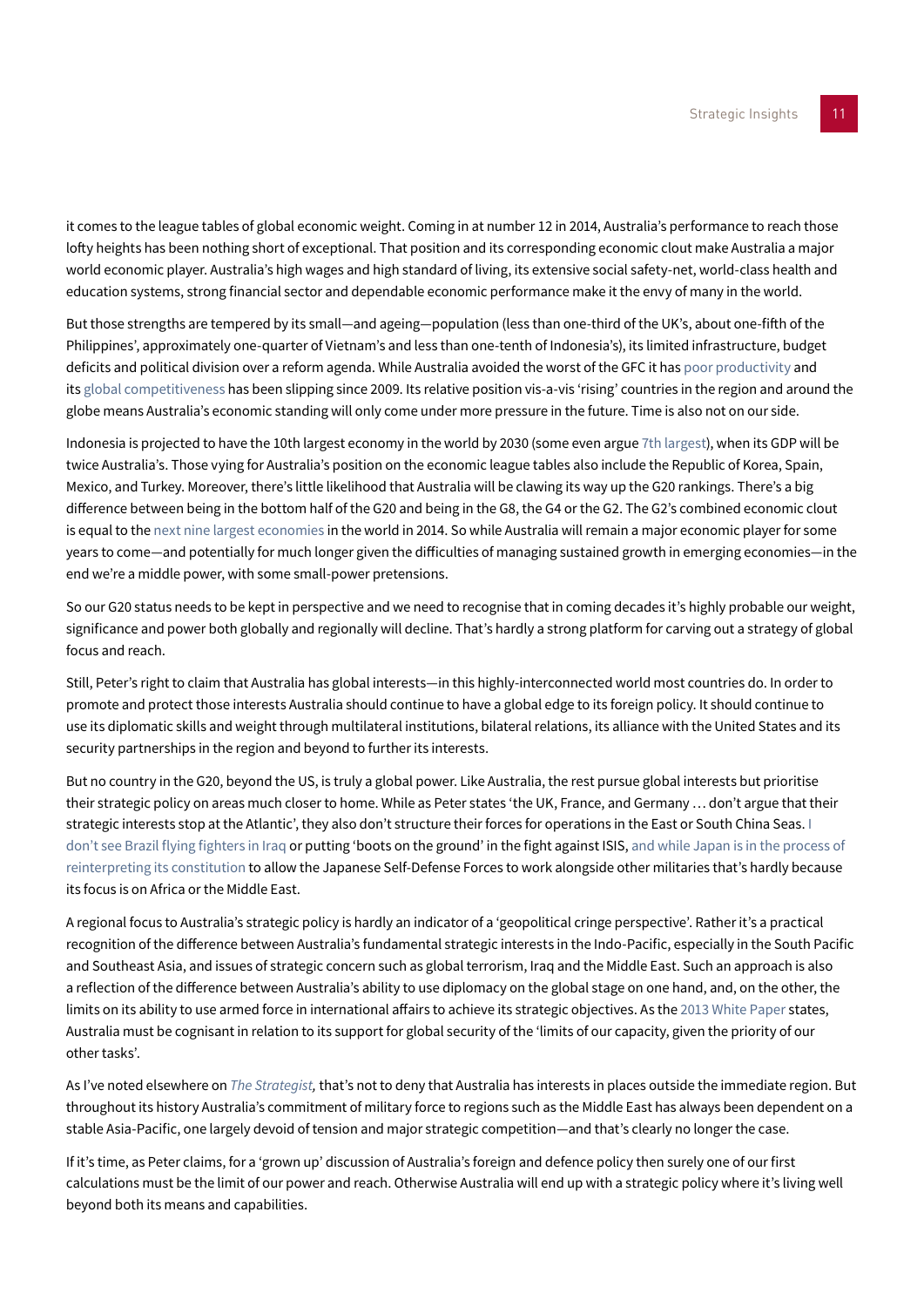# **The US and Australian strategy**

### **Andrew Smith**

The recent debate in these pages on how Australia should think and act as a power in the international system is important and timely. The thoughtful contributions of Peter Jennings, Andrew Carr, Rod Lyon, John Blaxland, Nic Stuart and Peter Dean argue well the emerging regionalist and globalist schools of strategic thought. A true historian, John rightly points out the wise regionalist continuities in our strategic policy, traceable through Defence White Papers and actual commitments since the 1970s. But another important continuity is the centrality of the US alliance to Australia's defence policy. This is timely, because the US is struggling now to determine how it will play its accustomed global power role going forward. Whatever it decides, it's clear that the hard power that has made the US an effective steward of that system since the Second World War is no longer guaranteed. To the extent that Australia's strategy relies on US power, that should concern us.

Peter Jennings has earlier discussed the value of [hard power in general](http://www.aspistrategist.org.au/hard-power-thats-a-knife/) and of [US hard power, judiciously applied,](http://www.aspistrategist.org.au/america-big-fires-grow-from-small-ones/) in particular. [Andrew Carr](#page-2-0) acknowledges the importance of that power to Australia. But a health check on American military power, including recent messages from the US national security community, renders a worrying prognosis.

Recent traffic in Washington suggests that the greatest challenge to US military power in the future is the uncertain defence budgetary situation. That's driven by a fiscal and political environment best exemplified by the bizarre 2011 Budget Control Act, which imposed heavy government spending cuts compounded by 'sequestration'—additional, mandatory, across-the-board cuts triggered by Congressional failure to find alternative savings, which has been inevitable in Washington's current political environment.

The calamitous impact of sequestration and the urgent need to end it are the loudest, most consistent and most bipartisan message coming from the national security elite, usefully articulated last week by [Deputy Secretary of Defense Bob Work](http://csis.org/event/global-security-forum-2014-opening-session). But although sequestration is unanimously condemned in national security circles, there's little optimism in Washington that the necessary budgetary conditions will return soon. Many expect DoD to be operating under sequestration for years. Consequently, ['affordability'](http://csis.org/event/global-security-forum-2014-sequestration-and-politics-defense-affordability) is now the driving mantra of US defence capability.

That situation has not emerged suddenly, and DoD has been working 'to do more without more'. For example, Under-Secretary of Defense for Acquisition, Technology and Logistics, Frank Kendall, has been steadily implementing his [Better Buying](http://bbp.dau.mil/)  [Power](http://bbp.dau.mil/) initiative to reform a clunky US defence acquisition apparatus that some consider a national security threat in its own right. Many ideas are common sense, but some foreshadow a new reality in which the US has less military power available at short notice: for example, a proposal to buy and build fewer major platforms (such as ships and aircraft) up-front and to rely on rapid manufacture to produce more quickly when needed; and to keep new technology and designs 'on the shelf' until the strategic situation justifies their acquisition.

Science and technology investment is also emphasising affordability, deliberately [swinging away from traditional 'monolithic'](http://csis.org/event/global-security-forum-2014-military-innovation-and-changing-ways-war)  [platform-based approaches](http://csis.org/event/global-security-forum-2014-military-innovation-and-changing-ways-war) and towards [experimentation and information-based solutions](http://csis.org/event/talking-technology-conference-and-workshop) to reduce development costs and accelerate capability upgrades. Sustaining S&T investment is a key challenge for Secretary of Defense Chuck Hagel, who [recently](http://www.defense.gov/Speeches/Speech.aspx?SpeechID=1903)  [announced a contemporary version of the 'Technological Offset'](http://www.defense.gov/Speeches/Speech.aspx?SpeechID=1903) campaign by which the US overcame Soviet numerical superiority from the 1970s.

But these measures bring second-order risks, not least that of a shrinking and less busy defence industrial base. For example, recently there've been [warnings of a loss of naval shipyards](http://www.military.com/daily-news/2014/11/06/sequester-could-kill-shipyards-says-cno-greenert.html) under current funding plans, while the uncertainty of defence business may be making industry both less competitive and less interested in supplying DoD. While the protective power of pork-barrelling in US politics shouldn't be underestimated, lost industrial capacity is a real possibility that'd make just-in-time purchases both riskier and pricier. And in areas where DoD would prefer to save money, such as by reducing personnel costs or shedding surplus infrastructure, Congress sometimes prevents it from doing so.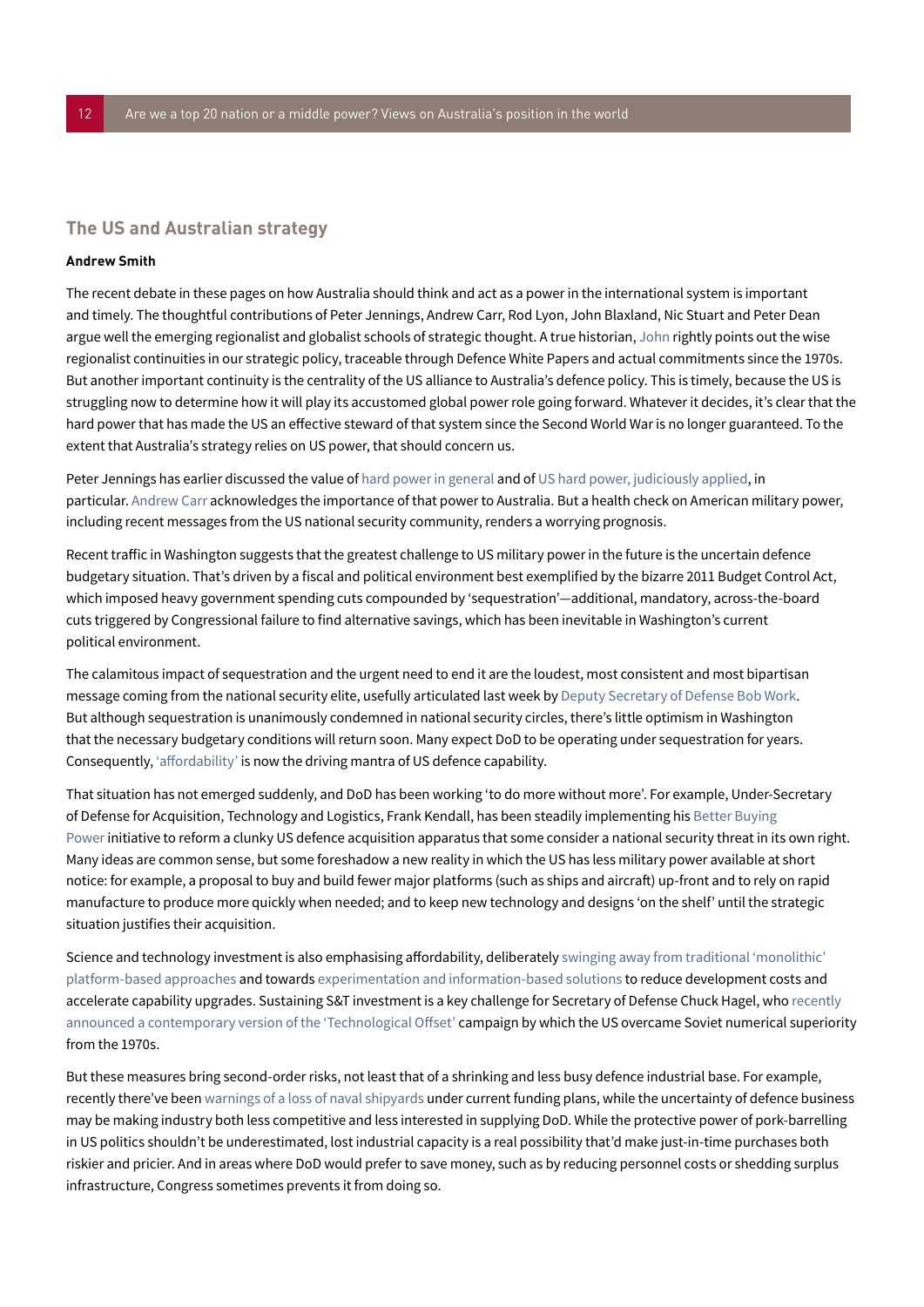DoD faces many other challenges in meeting America's defence needs. While it seems to [understand the totality](http://www.defenseone.com/ideas/2014/11/new-era-defense-department/99392/?oref=d-river) of the problem, a solution isn't guaranteed in the current political environment. There's a real possibility that, soon, the US will be facing its global responsibilities with considerably less military capacity on hand.

That's an issue for Australia as long as the US alliance is a key pillar of our defence strategy. And that's unlikely to change soon, whether that strategy is regionalist or globalist. As [Rod Lyon](#page-3-0) points out, we have strategic interests that we alone haven't the means to secure and must work with others to do so. For the foreseeable future, the US will be the principal 'other' and we must factor that into our strategy, and help America where we can.

# **[Australia as a 'top 20' power: balance, interests and responsibilities](http://www.aspistrategist.org.au/australia-as-a-top-20-power-balance-interests-and-responsibilities/)**

### **Rod Lyon**

In wrapping up the *Strategist* debate on Australia as a 'top 20' defence power, I'd like to thank the other contributors for a fascinating exchange. Peter Jennings' [initial contribution](#page-1-0) drew a thoughtful [response](#page-2-0) from Andrew Carr, and the series unfolded from there. Contributions from John Blaxland, Nic Stuart, Peter Dean, and Andrew Smith subsequently helped to illuminate the shape of the battlefield. Looking back over the contributions, the core difference that emerges is the one between regionalists and globalists. Carr, Blaxland and Dean are regionalists. Jennings and I are globalists. I think Smith's a globalist by virtue of alliance. And Stuart's got a foot in both camps.

I want to use this final post to talk about three things that seem to me to underpin the debate: the notion of 'balance' in our global and regional imperatives; Australia's strategic interests; and the concept of international responsibility. Rolled together those factors become something like an exploration of Australian strategic identity.

Several contributors mentioned the need for Australia to strike a balance between its global and regional roles. I think that's an important point. But I don't think past Defence White Papers have been good at setting the balance between the near and the far in Australian strategic thinking. The layered concentric-circles model is structurally biased, because the circles lead ever downhill, emphasising a supposed declining interest in the more distant 'issues of strategic concern'—to use Peter Dean's phrase—and a strategic prioritisation on 'fundamental issues' close to home. The concentric-circles model doesn't help us strike a balance; indeed, it doesn't even pretend to be interested in the concept of balance. If we want to do some balancing between near and far, then we need a different way to think about Australian strategy.

As I wrote in an [earlier post,](#page-3-0) I think geopolitics should be seen as the key imperative in our more distant commitments: we don't live on the Eurasian continent or along its rimlands, and that's where the core of world order is set. We could be strong in our own neighbourhood, and there's some merit in doing that: academic studies of war show that good relations with neighbours are an excellent starting point for a peaceful life. But we'd rule in the sandpit, and not play on the beach.

So I want to use the remainder of this post to talk about interests and responsibilities—because either factor might underpin a stronger notion of balance than mere geography does. If we ask ourselves where we have strategic interests and responsibilities in the world, then it strikes me that we can answer that question differently at different times. We can't answer a question about geography differently at different times. In both world wars, for example, we had interests in not sitting out a global struggle that could determine the fate of democracies, even when those struggles were a long way away. Similarly, we might say we had a responsibility not to sit them out.

So, interests. Where do our strategic interests begin? I think all our contributors accept that Australia has global interests; where they differ is over how much and what sort of effort they think we should devote to protecting them. Peter Dean argues that we should pursue them primarily via diplomacy. I've [argued before](http://www.aspistrategist.org.au/getting-australias-strategic-interests-right/) that we should make better use of the political arm of policy and not think about strategy in exclusively military terms. And, in fact, Australians are much more accustomed to globally-active foreign ministers than globally-active defence ministers. But diplomacy only gets us so far; I don't think parachuting Julie Bishop into Iraq is going to solve that problem for us.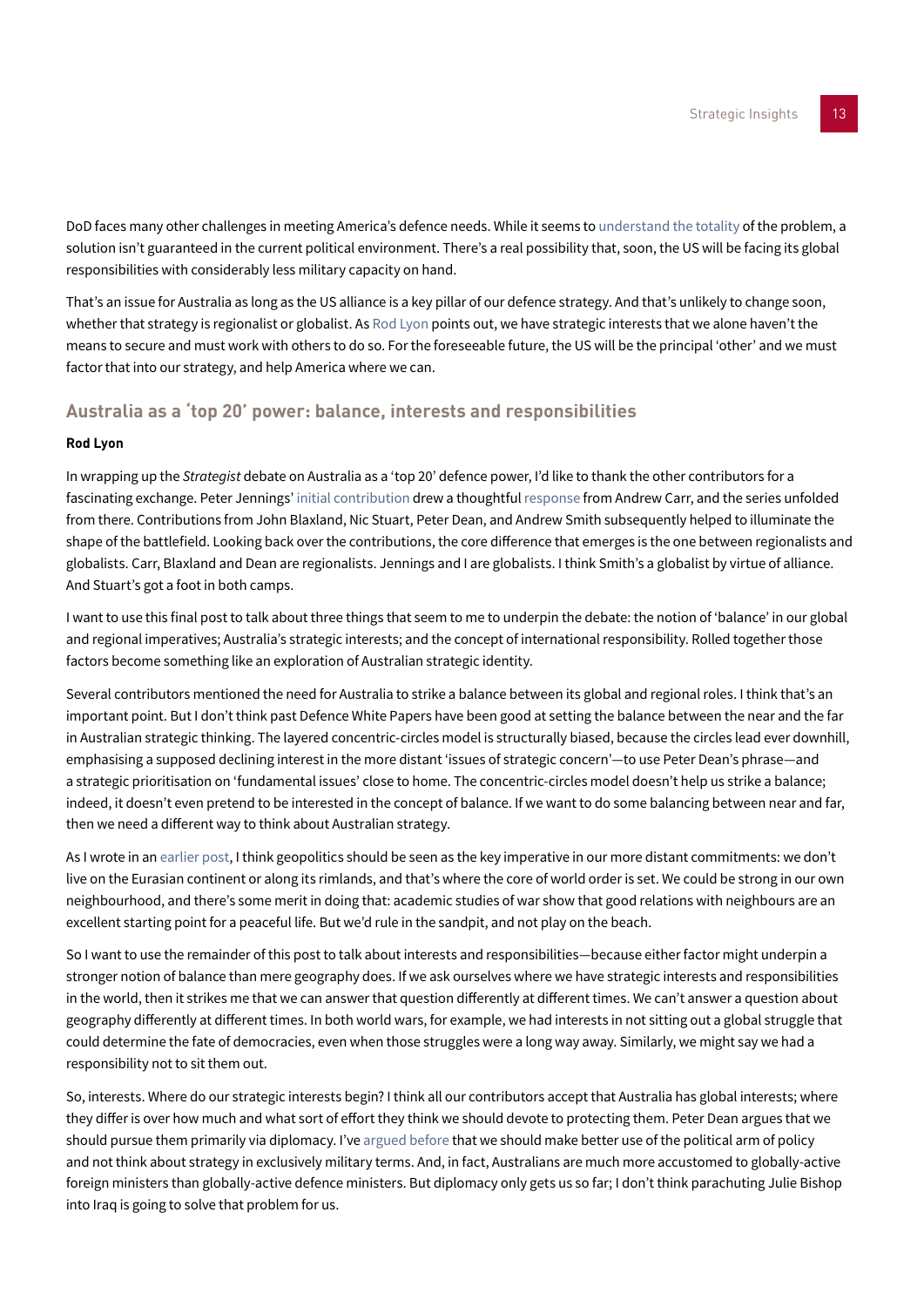John Blaxland thinks we should make niche contributions to distant engagements, à la previous DWPs, and not be sucked into a Middle-Eastern vortex of ill-defined objectives. Again, there's something to be said for a calibrated deployment to a distant battlefield—but only if it gives you what you want. For too long what we've wanted is Washington's attention, not military victory. G20 countries shouldn't fawn to get attention. Peter Jennings favours our fronting up to global problems, including with appropriate levels of military engagement. Some will ask 'what's the appropriate level?' Good question—it certainly isn't selfdefining. Wars against revisionist great powers fall into a unique category, but we can and should debate our other commitments in terms of our interests and responsibilities.

Finally, a few words on responsibilities. Do powerful countries have greater responsibilities than weaker ones? Well, hegemons typically have responsibility for the orders they create. But the push for Australia to do more isn't just coming from Washington. If we look at the recent statements by Abe, Cameron, Xi, Obama, and Modi, several of the bigger G20 players seem to be asking us to do more. I don't believe a benighted world awaits the Aussie enlightenment. But I do think with power comes responsibility, and our responsibilities run wider than being the big fish in a small pond.

# **Middle power debate**

# <span id="page-13-0"></span>**Is Australia a pivotal power?**

### **Anthony Bergin**

My former ASPI colleague Carl Ungerer has pointed out that [Doc Evatt first used the term 'middle power'](http://onlinelibrary.wiley.com/doi/10.1111/j.1467-8497.2007.00473.x/full) at the San Francisco conference that established the United Nations in April 1945. In a recent op-ed I [questioned](http://www.smh.com.au/comment/dump-middlepower-tag--australia-carries-bigger-stick-than-that-20131009-2v8hr.html) the accuracy and utility of this label for Australia. My thoughts were prompted by a new international grouping launched last month known as MIKTA on the sidelines of the UN General Assembly by a meeting of foreign ministers of 'middle-power' countries. But you'll have to go the foreign ministry websites of South Korea and Turkey to find out about it, because there's nothing on the DFAT or the Australian Foreign Minister's websites.

'MIKTA' is an acronym for an informal collaboration platform between Mexico, Indonesia, the Republic of Korea, Turkey and Australia. [According to](http://www.mofat.go.kr/ENG/press/pressreleases/index.jsp?menu=m_10_20) South Korea's foreign ministry:

[a]t the meeting, the five foreign ministers shared the view that in the current situation where challenges facing the international community are becoming more diverse and complex, middle-power countries, which have the willingness and capabilities to contribute to the development of the international community, need to create a cooperation mechanism to address the challenges. They agreed to hold the meeting of middle-power countries' foreign ministers on a regular basis.

In terms of function, it was decided that MIKTA wouldn't be a new exclusive bloc, but would function as an 'unofficial consultation to freely exchange opinions on major global issues'. Mexico serves as a coordinator of MIKTA for a year from 2013.

According to South Korea, MIKTA is expected to:

… serve as a useful forum to discuss a variety of global and regional issues and to explore ways to help resolve them, while maintaining transparency and flexibility… The launch of a new mechanism among middle-power countries, which have a certain level of political and economic status and capabilities, as well as the willingness to contribute to creating a new world order, is expected to help resolve issues facing the international community and maintain world peace.

Turkey [pointed out](http://www.mofat.go.kr/ENG/press/pressreleases/index.jsp?menu=m_10_20) that MIKTA countries are members of the G-20, with open economies and enjoying democratic pluralistic systems. Council of Foreign Relations' Korean analyst Scott Snyder suggests that MIKTA might be able to play a helpful role within [the G-20](http://blogs.cfr.org/asia/2013/10/01/korean-middle-power-diplomacy-the-establishment-of-mikta/).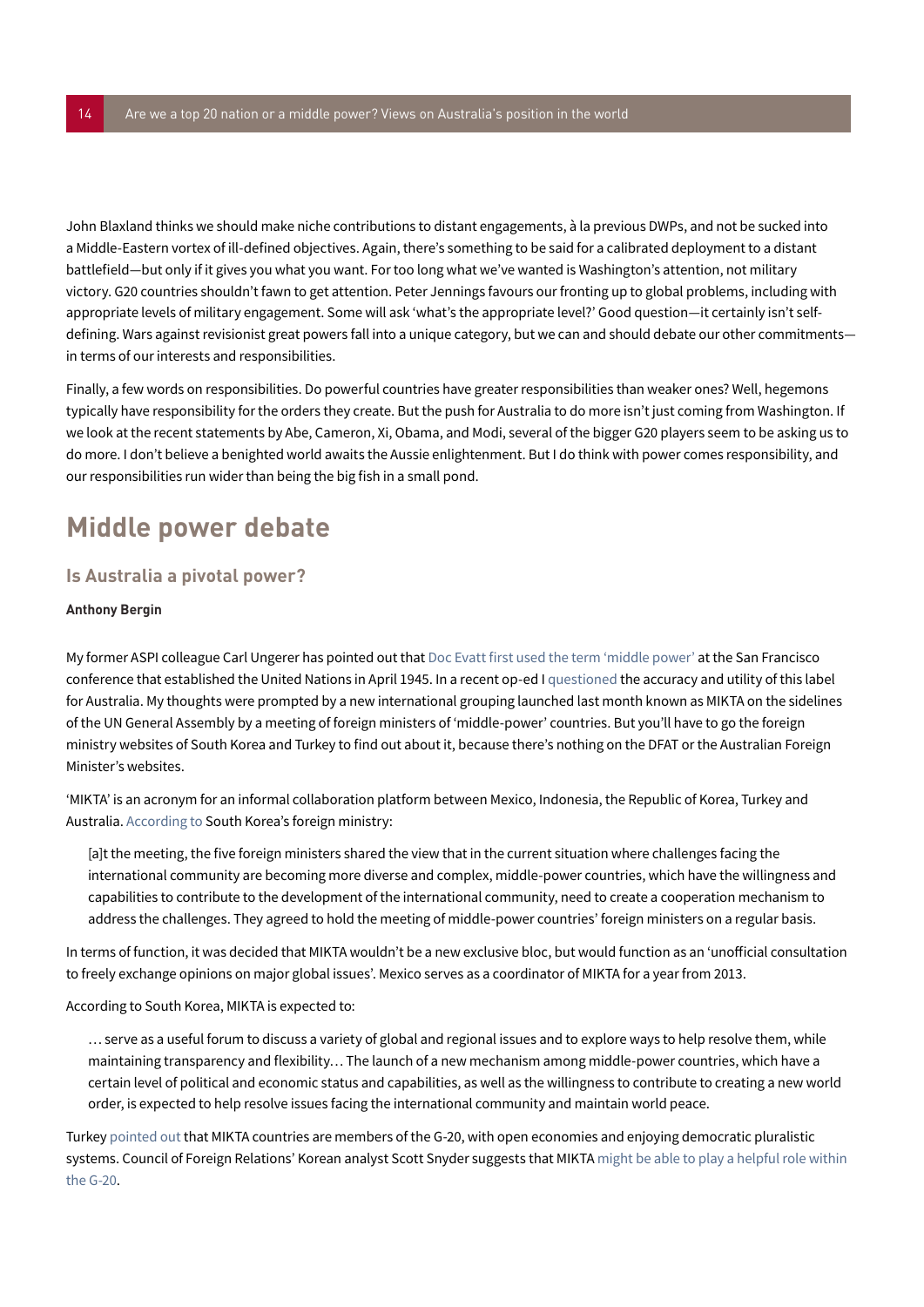Yet I'd argue that putting the 'middle power' label to the forefront of the MIKTA grouping isn't helpful to Australia. Instead, I'd agree with former foreign minister Alexander Downer, who [described](http://www.foreignminister.gov.au/speeches/2006/060710_bigorsmall.html) Australia as a 'considerable' power and a 'significant' country.

In the South Pacific (a quarter of the earth's surface) we're a superpower, and we're a major player in the Indian Ocean ([Australia](http://www.aspi.org.au/htmlver/ASPI_OurWesternFront/chapter01.html)  [has the largest area of maritime jurisdiction in the Indian Ocean region](http://www.aspi.org.au/htmlver/ASPI_OurWesternFront/chapter01.html)) and in Southeast Asia. In fact, we're a top tier player in the [southern hemisphere.](http://www.aspi.org.au/publications/publication_details.aspx?ContentID=366)

When Australia's claim to the Antarctic landmass is included, Australia becomes the country with the [largest jurisdictional claim](http://www.aspi.org.au/htmlver/ASPI_Seachange/chapter01.html) to an area of the earth's surface—around 27.2 million km2, of which about half is over ocean or sea.

We're 12th largest economy (in GDP terms, thus the 12th largest contributor to the United Nations), the 5th wealthiest nation (GDP per capita, current US dollars) and 51(out of 214) in population. We've got the 12th largest defence budget and 10th largest defence expenditure as percentage of GDP from OECD countries.

We're the [eighth largest aid donor country](http://devpolicy.org/whither-australian-aid-20130926/). In a world where economics and strategic issues rule, values and soft power still have a crucial role to play in international relations, especially for a country like Australia. The significance of what influence our aid program buys us in in particular places and at particular times, (and the way it's perceived by Australia's OECD colleagues), is very much under-rated.

So I'd suggest that we're at the very least an 'upper middle' country, and certainly not 'lower upper middle' (to adapt a [nice line on](http://hitchensblog.mailonsunday.co.uk/2009/01/dont-call-me-a-snob-im-lower-upper-middle-class.html)  [Britain's class system\)](http://hitchensblog.mailonsunday.co.uk/2009/01/dont-call-me-a-snob-im-lower-upper-middle-class.html). But a better label for Australia might be pivotal.

As characterised by global analysis company Oxford Analytica, pivotal powers are those countries that by virtue of their strategic location, size of population, economic potential, policy preferences and political weighting, are destined to shape the contours of geopolitics in key regions of the world as well as [constitute important nodes of global economic growth](http://www.oxan.com/analysis/dailybrief/pivotalpowers/default.aspx). We shouldn't limit our ambition by resting comfortably under the 'middle power' label.

# **[Reader response: is Australia a pivotal power?](http://www.aspistrategist.org.au/reader-response-is-australia-a-pivotal-power/)**

### <span id="page-14-0"></span>**Damien Kingsbury**

Judging by his output, ASPI's Anthony Bergin likes nothing more than to test ideas in relation to Australia's strategic positioning. His [recent proposition](#page-13-0) that Australia isn't so much a 'middle power' but a 'pivotal power' is a case in point.

Bergin's argument is that the common strategic descriptor for Australia as a 'middle power' doesn't accurately reflect its military size or capability, the size of its economy or its strategic reach. In each of these he's correct.

However, the term 'pivotal power' is complex and has some existing meaning. One understanding has it meaning more than just being relatively strategically strong. One such approach defines it not as a quantitative assessment of strategic power but [as being](http://www.oxan.com/analysis/dailybrief/pivotalpowers/default.aspx)  [a geographic arbiter](http://www.oxan.com/analysis/dailybrief/pivotalpowers/default.aspx).

Australia's relativity to Turkey, as Bergin notes, classifies them both as middle powers. But Turkey's role with its neighbours, particularly Syria, Iraq and Israel, also mark it as a key regional actor and so it's also considered to be a pivotal power. Closer to home, Indonesia occupies an arbitrating role in the ASEAN regions as well as in relations with Timor-Leste and Australia.

By comparison, Australia is a regional strategic power in the Southwest Pacific, but perhaps less so than it has been. In part this is due to the increasing sense of independence of some of the Pacific island states. In part it's also due to the more active soft power role being played by China in the region, which in turn buttresses this sense of independence—at least from Australia.

Timor-Leste, though geographically close to Australia and a major recipient of Australian aid and, at times, military assistance, has carved an increasingly independent path. Timor-Leste's foreign policy, is one of having a number of strong friends, so that it remains cosseted by some should relations with one turn sour.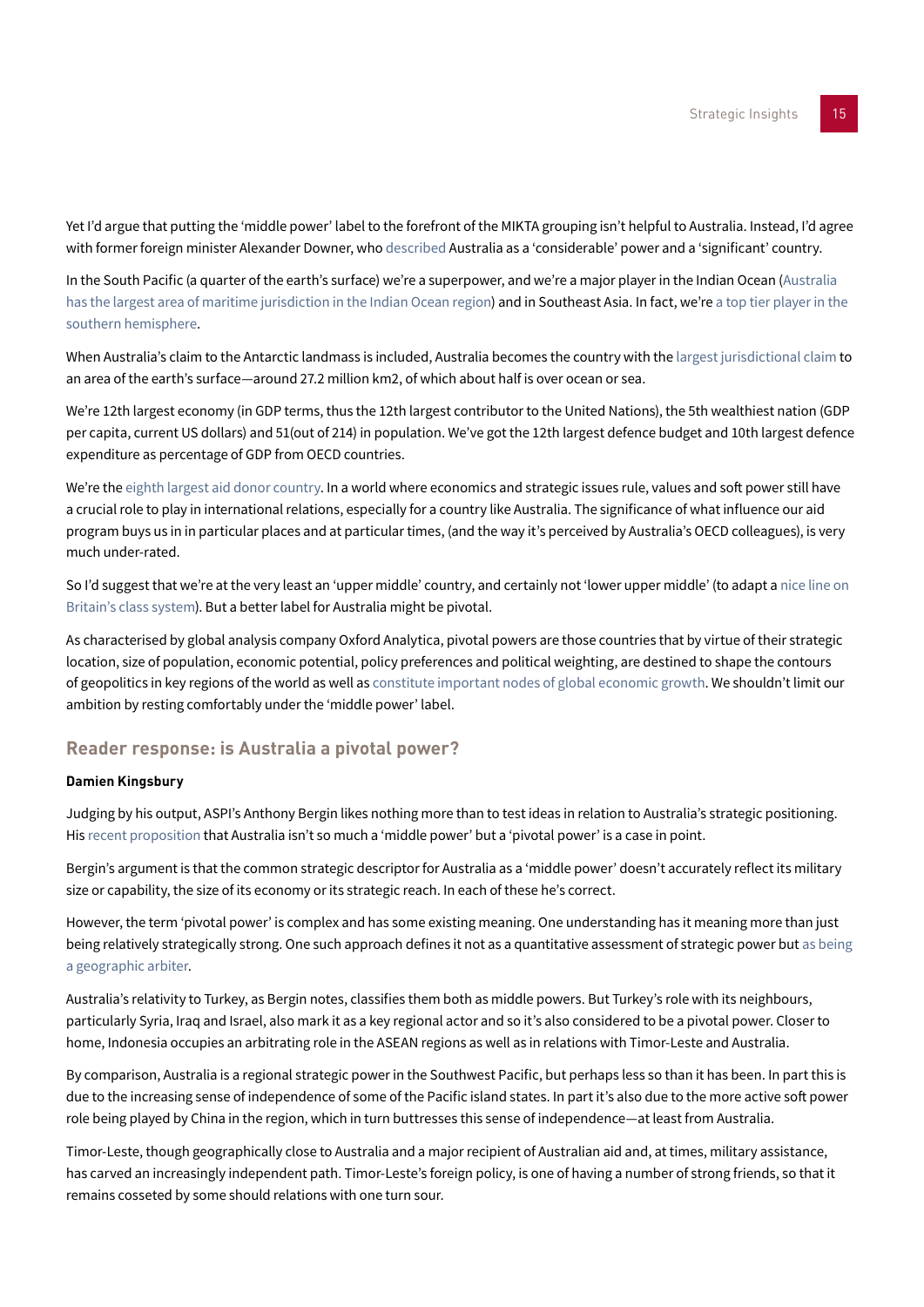Australia's status in Timor-Leste has diminished, while that of Indonesia has increased. Timor-Leste's police now train with Indonesian police, and there's an agreement that their armed forces also train together. Australia provides training to, but it doesn't train with, Timor-Leste's defence force.

Given Australia's active participation in recent multilateral conflicts and being a preferred site for training by regional military officers, Australia's strategic status is, on balance, perhaps slightly stronger—or perceived as such—than it has been. It's not surprising that the perceptions of Australia's status have shifted; in a strategic environment always in a state of flux, the precise status of any state will remain variable and, more to the point, interpretable.

But if Australia was to suddenly disappear from the strategic stage, the question is the extent to which it might matter. If the imagined effect is profound, then Bergin would be correct and Australia is indeed a pivotal state, if in its own peculiar way.

But perhaps, too, sitting on the edge of a region rapidly growing in importance, Australia's task might be less to assert its significance and, one might suggest, more to work at ensuring what significance it has is more fully appreciated. In this, Bergin gives us much to ponder.

# <span id="page-15-1"></span>**Reader response: Australia is more and less than a middle power**

### **Benjamin Reilly**

Anthony Bergin i[s surely right w](#page-13-0)hen he channels his inner Alexander Downer to make the case that Australia is more (but also, I think, sometimes less) than a middle power in international affairs. Any real estate agent can tell you why: location, location, location. As the regional hegemon across a huge but underpopulated oceanic expanse at the fringes of Pacific, Indian and Southern Oceans, Australia is the superpower of a region that most of the world never thinks about.

But in some ways we're less than a middle power too. The well-worn foreign affairs boilerplates of Australia being a 'clear-eyed' power that 'punches above its weight' are of diminishing utility. Yes we're a generous aid spender and a good international citizen, but we sometimes use those qualities to avoid rather than embrace the challenges of leadership. On the tough issues that matter such as making contributions commensurate with our interests to global public goods like freedom of the high seas or addressing climate change—we often prefer to free-ride rather than lead.

We're indeed important to the relatively small number of people that call our region home. And as an energy powerhouse and US ally we have a relevance to Asia that has grown steadily in recent decades. But we have also developed a timidity in our approach to many regional issues that stands in stark contrast to the more activist and creative policies of earlier decades.

Anthony's mention of Australia as 'pivotal' sent me back to *[The Pivotal States](http://www.amazon.com/Pivotal-States-Framework-Policy-Developing/dp/0393046753/ref=sr_1_1/176-4135485-1081832?s=books&ie=UTF8&qid=1381896076&sr=1-1&keywords=0393046753)*, a book edited by Robert Chase, Emily Hill, and Paul Kennedy over a decade ago. They used the term to discuss nine states that were 'decisive to the fate of their regions' and to crosscutting issues such as population growth, environmental degradation, ethnic conflict, human rights, and economics: Indonesia, India, Pakistan, Turkey, Egypt, South Africa, Brazil, Algeria, and Mexico. No Australia on that list, but then no China either!

# **[Reader response: size, the elusive variable](http://www.aspistrategist.org.au/size-the-elusive-variable/)**

### <span id="page-15-0"></span>**Carl Ungerer**

Ramesh Thakur once said that size is an elusive variable. So I commend Anthony Bergin for [re-opening the debate about Australia's](#page-13-0)  [middle power status](#page-13-0) and position on the world stage.

[As I've written elsewhere,](http://onlinelibrary.wiley.com/doi/10.1111/j.1467-8497.2007.00473.x/abstract) the 'middle power' label has waxed and waned in Australian foreign policy discussions for over 60 years. But this is still a debate worth having, because although the academic world has largely moved on from talking about middle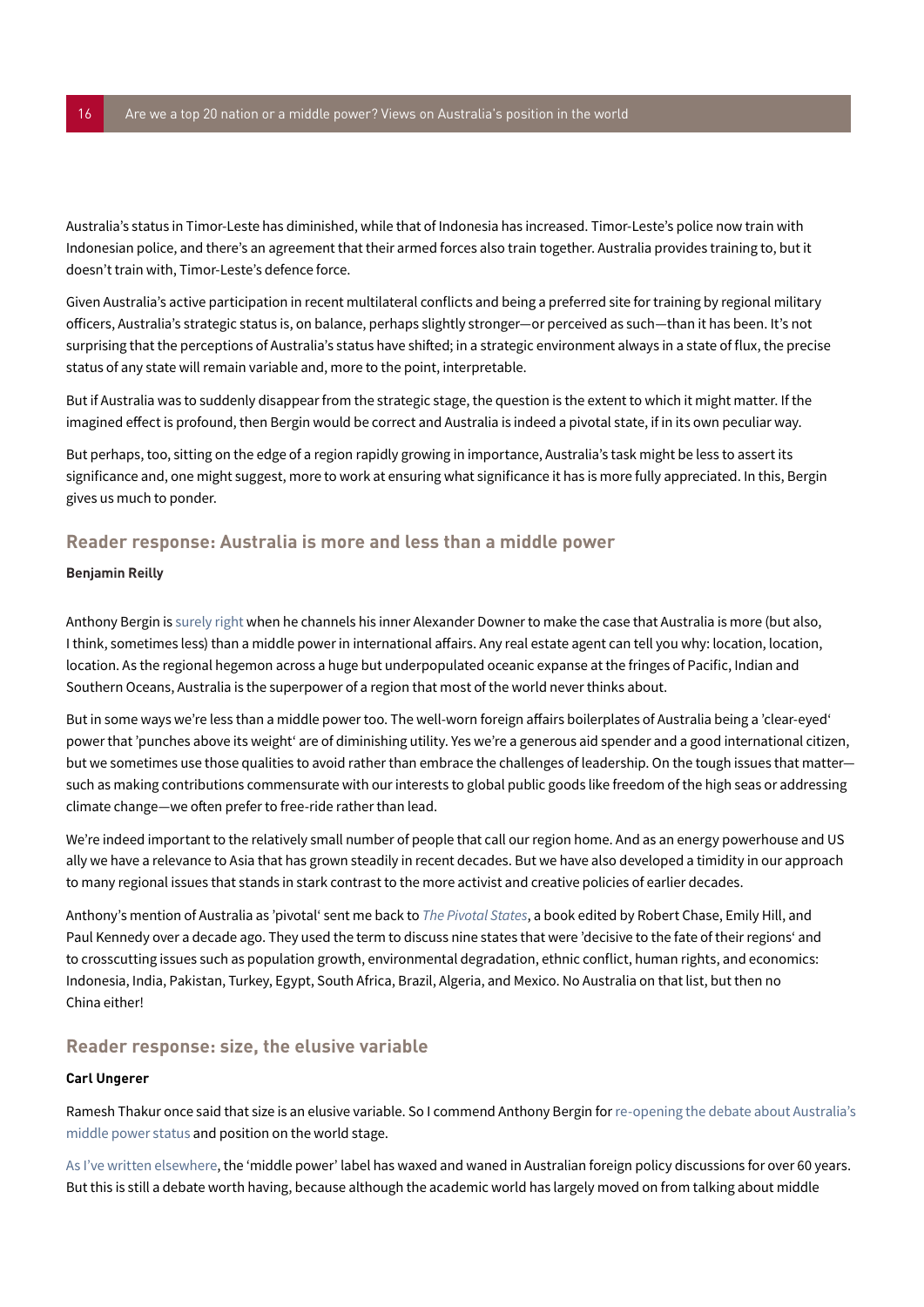powers in the international system, countries such as South Korea, Indonesia, Turkey and Mexico are now engaged actively in discussions about how second-tier states can and should respond to the shifts in global power relativities.

And there are new steps being taken to formalise the role of the middle powers in international forums. For Anthony, the establishment of the MITKA grouping in the margins of the UN General Assembly as a coordinating mechanism for middle powers undersells Australia's key economic and political strengths and therefore diminishes our potential diplomatic clout as a more significant 'pivotal' power.

National role conceptions such as 'middle power' or 'pivotal power' can be an important guide to understanding the overall orientation and direction of foreign policy behaviour. But labels have their limitations. At the end of the day, foreign policy is about the pursuit of national interests. And, since 1945, governments of both political persuasions have found that, in the absence of what Gareth Evans called 'clout' in the international system, Australia's national interests were best served through the application of persuasion, cooperation and institution building. Think APEC, the Cairns Group, the Australia Group etc.

In fact, middle powers and pivotal powers aren't mutually exclusive concepts. In some cases, a state could be considered both. But regardless of the label, the diffusion of power and prosperity across the world will mean that these second-tier states will hold increasingly strategic positions, making them capable of shaping the politics, economics and security of their regions.

The key question is this: should Australia avoid these emerging middle power groupings because the label seems clumsy or old fashioned?

I think not. There's clear value in closer cooperation between the five middle powers of Australia, Indonesia, the Republic of Korea, Mexico and Turkey. Not all national interests align, but these countries share a number of common characteristics that make them natural partners, including open, democratic governments, open economies and a creative, practical approach to the conduct of international relations.

Australia has nothing to lose from regular, informal cooperation with other middle powers in the margins of global meetings, and may, in fact, have a great deal to gain in terms of shaping the new institutional architecture in ways that foster our interests in a rules-based international order.

# **It's only words**

# **Andrew Davies**

In the proud tradition of ASPI not having a house view on issues, I feel compelled to buy into the 'pivotal power' discussion [kicked](#page-13-0)  [off here by Anthony Bergin](#page-13-0). [Thanks to Damien Kingsbury,](#page-14-0) I now know that 'pivotal' is an adjective that already has its own associated meaning in these matters. But ultimately I subscribe to the [Humpty Dumpty school of thought;](http://thinkexist.com/quotation/when_i_use_a_word-humpty_dumpty_said_in_rather_a/214617.html) words mean what we want them to mean. So really I don't think it matters how we characterise ourselves. What matters, as Carl Ungerer pointed out [yesterday,](#page-15-0) is how successful we are in shaping our foreign policy to achieve outcomes that support our national interests.

But I'm rather taken by Damien's suggested 'thought experiment' of imagining what would happen if Australia was to disappear that's a very neat way of structuring the exercise of evaluating Australia's influence. And it serves the purpose of quickly illuminating where our real influence lies.

For a start, there'd be an impact on world commodity prices, and the resource-hungry industries of China in particular would have to source their inputs elsewhere. Other suppliers would fill in some of the market gaps, and there'd be increased market incentives to develop other latent resources to increase supply. Over time the impact mightn't be as large as we might think—but our absence would at least be noticed.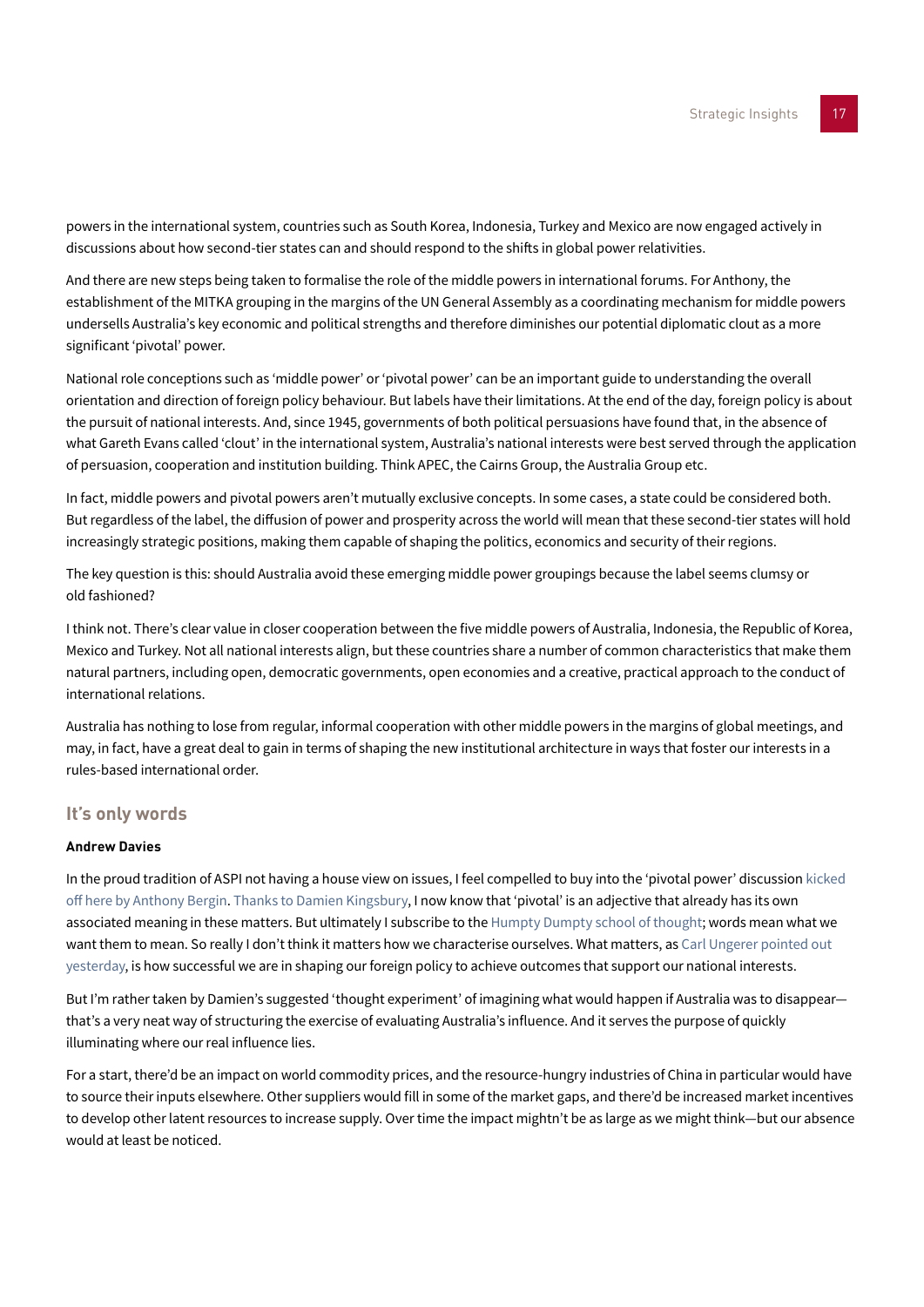The United States would miss us too—Australia provides considerable geographical utility as a site for intelligence, communications and military training and garrisoning. We're 'a suitable piece of real estate' as [Des Ball](http://www.theage.com.au/national/des-ball-the-man-who-saved-the-world-20121220-2bpdd.html) once pointed out. We also do a pretty fair job of burden sharing in the world of intelligence gathering, having a good handle on our part of the world.

The kiwis might miss us most of all—although of course they'd never admit it. We're the nearest culturally similar country, and our much larger population and location makes Australia a natural destination for New Zealander's looking for economically richer pastures, and also we provide a handy security barrier. With ['0% Air Force'](https://www.youtube.com/watch?v=7xUYbI64QHI) (not true, but funny), Australia serves a useful purpose in providing high-end air and maritime capability to this part of the world. Of course, if Australia wasn't there, it'd require considerable power projection capability for anyone to threaten New Zealand, so it's questionable how much value that security blanket adds.

More seriously, Australia's ability to lead local stabilisation missions does count. The ADF would be missed when our near neighbours get into strife.

But elsewhere the impact mightn't be so significant. For example, I think that ASEAN would continue to tick along in its own inimitable fashion—so much for our power in Southeast Asia. And the impressive array of statistics provided doesn't sway me. Australia might be the 12th largest economy in the world, but it constitutes [just a tad over 2% of the world total](http://en.wikipedia.org/wiki/List_of_countries_by_GDP_%28nominal%29). The top five countries add up to 50%, with the next five contributing just 15% between them. Incidentally, the 'middle powers' in terms of mid-placed ranking on the world GDP ladder are Tanzania (92) and Bolivia (93). Being above the middle in that table isn't setting the bar very high.

Germany, however, has a serious claim to being a 'pivotal country'. But that's as much because of how it's situated as the powerhouse of an otherwise fairly shaky European economy as it is with its 4th place ranking and 4.7% of world GDP. The world would most certainly notice if Germany disappeared overnight—and the results wouldn't be pretty. As far as the broader world economy goes, Australia's absence would be noticed, but not very much, and possibly not for long.

So I'm sorry Anthony, but I'm not buying it. We live in a very handy place ('location, location, location' as [Ben Reilly put it\)](#page-15-1) and we're an important—but not pivotal—producer of energy and other resources. But overall I think we're really pretty middling.

Not that there's anything wrong with that. We are what we are, and we're pretty good at playing the hand we were dealt (and have continued to shape by ourselves)—and that's actually what matters.

# **Australia's conceit**

### **Andrew O'Neil**

The term 'middle power' has traditionally received a bad wrap among Australian international affairs experts. The term has been lampooned as boosterism on the part of those who are insecure about Australia's world role, and is often linked to the much derided, almost certainly overused, phrase 'punching above our weight'. More thoughtful commentators have pinpointed what they see as the amorphous attributes of middle power status and dismissed it as little more than a Goldilocks formula for conducting foreign policy.

Despite this, Australian policymakers and senior public servants are consistently attracted to the middle power moniker. It's one of those rare occasions where those in government are more comfortable than academic types in employing woolly rhetoric to describe Australia's foreign policy capabilities and behaviour.

Anthony Bergin's thoughtful post raises the long standing question of whether it's appropriate for Australian governments to embrace a national role conception—to use [Kal Holsti's typology](http://maihold.org/mediapool/113/1132142/data/Holsti.pdf) (PDF)—that incorporates a middle power identity. Anthony is concerned that Australia is selling itself short by signing up for the MIKTA initiative with fellow travellers Mexico, Indonesia, South Korea, and Turkey, and argues that it's more appropriate to think of Australia as a 'considerable' power and a 'significant' country.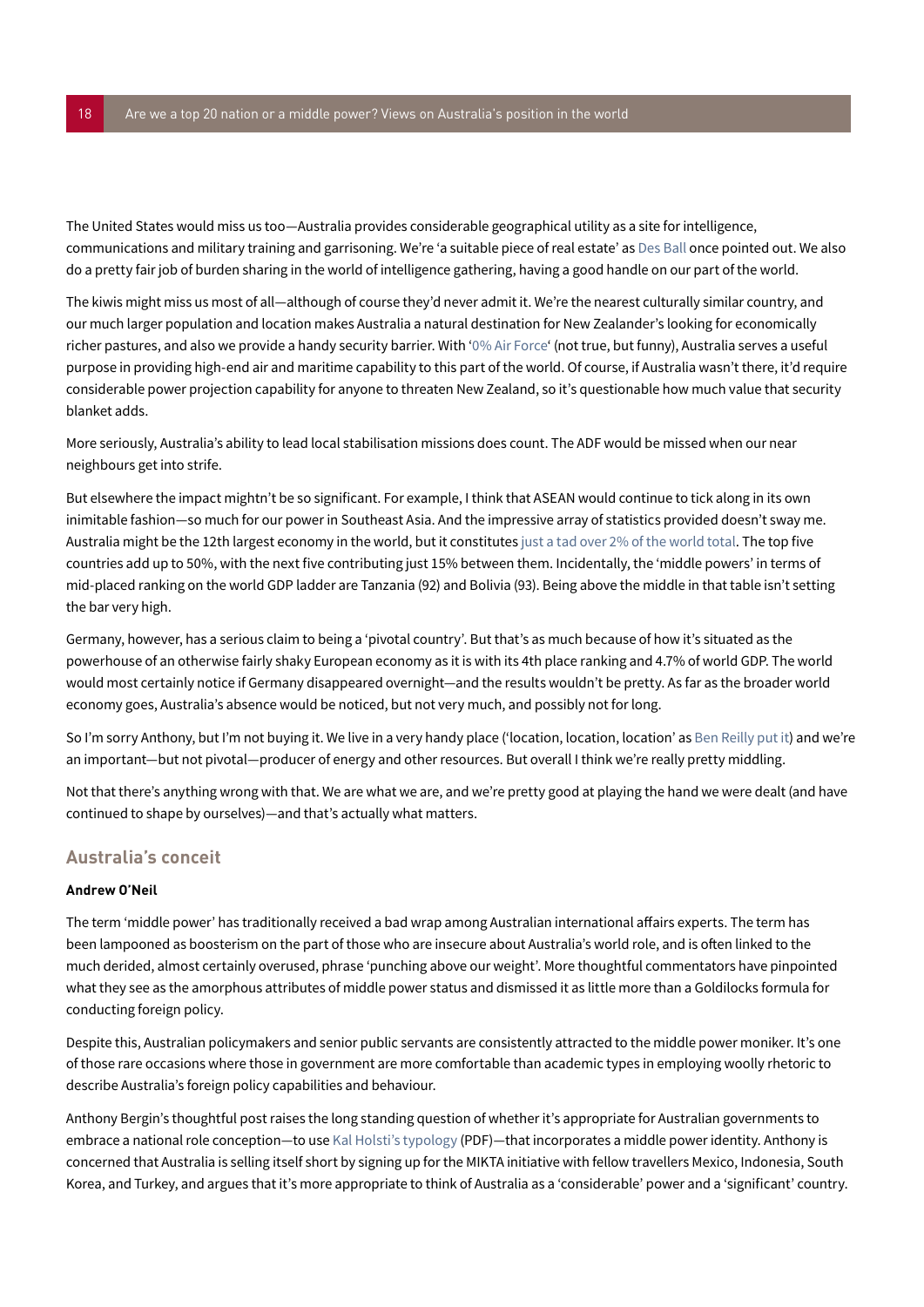The strong implication is that we shouldn't use the term middle power to describe who we are or how we operate as a country in the international system.

National role conceptions matter not just for the policymakers doing the conceiving, but also for how they want their country to be seen internationally. Alexander Downer may well have occasionally employed 'considerable' and 'significant' as prefixes to 'power', but this was largely a product differentiation device aimed at distinguishing the Howard government's foreign policy from that of its Labor predecessors. Downer used 'middle power' more frequently in his speeches on the world stage between 1996–2007. This was very much in the tradition of Tony Street, Andrew Peacock, and Garfield Barwick, who themselves strongly embedded the middle power descriptor in Coalition foreign policy.

Conceiving and framing Australia as a middle power has a high degree of bipartisanship, and general appeal domestically. Australians tend to be a bit conceited at times, but even our politicians don't pretend we're a major or great power. And we're certainly not a small power (think New Zealand), so where else is there to go?

Middle powers are those states—roughly around 20–25 of them—that possess the material capabilities to make a difference in global governance when acting in concert with like-minded states. An important point to emphasise is that middle powers exhibit distinctive traits, most notably a preference for multipolarity, rules and institutions, and peace-building, as well as ideational traits underpinning their claim to be good international citizens. As Bruce Gilley and I argue in [our book](http://press.georgetown.edu/book/georgetown/middle-powers-and-rise-china) on middle powers and China, this fundamentally means adhering to liberal-internationalist ideals. It's pretty tough to argue that Australia somehow lies outside this definition of middle powers.

In light of Tony Abbott's recent emphasis on mending election-damaged fences with the neighbours, it's hard to see what could be gained by eschewing the middle power national role conception—with all of its favourable connotations for diplomacy—in favour of a term (think 'considerable power') that risks reinforcing the view in some quarters that Australia really does have an inflated view of its own importance in the world.

# **Middle power magic**

### **Andrew Carr**

As an Australian scholar who writes on 'middle powers', I was worried the end of the Rudd government was going to usher in a barren few years. Yet with [Tony Abbott embracing the term](http://www.smh.com.au/comment/dump-middlepower-tag--australia-carries-bigger-stick-than-that-20131009-2v8hr.html) and now Anthony Bergin's [excellent post I](#page-13-0)'m starting to think it's situation normal.

Only, as Anthony points out, it probably shouldn't be. The term middle power is somewhat discredited and no one should unthinkingly keep repeating it. Under the Rudd government it seemed like a spell whose magic had long gone. Middle power 'niche' or 'creative' diplomacy had bewitched scholars and policymakers in the 1980s and 1990s, but today seemed without spark or purpose. What exactly the term meant was never explained by Rudd; it was simply an invocation of the Evans/Keating model, but with all the appeal of a re-heated microwave meal. No wonder Bergin suggests replacing it. But I'd urge the Abbott government to stick with the term 'middle power' to describe Australia, for three reasons.

First, as Anthony has noted, other similar sized countries (especially non-Anglo-Saxon ones) are embracing the term. That means it has much more currency than it used to when the middle power club was basically just us and Canada. As we try to think afresh about Australia's influence, status and achieving our national interests, it'd be foolish to rashly abandon a potential common thread with other significant countries around the world.

Second, there are no strong alternatives. While Alexander Downer occasionally used the term 'pivotal power', this was driven more by partisanship than an effort to re-think what Australia's place in the world was. Pivotal power risks sounding arrogant to some audiences, and it implies a desire to be shifting and pushing regional and global affairs, which may not suit a conservative approach to foreign policy. It's also a term that suggests a focus on being the hero, being 'the decider', when what we really need is less dashing off to insert ourselves into the latest international crisis (as Rudd did) and more focus on deliberate steady progression towards long-term goals.